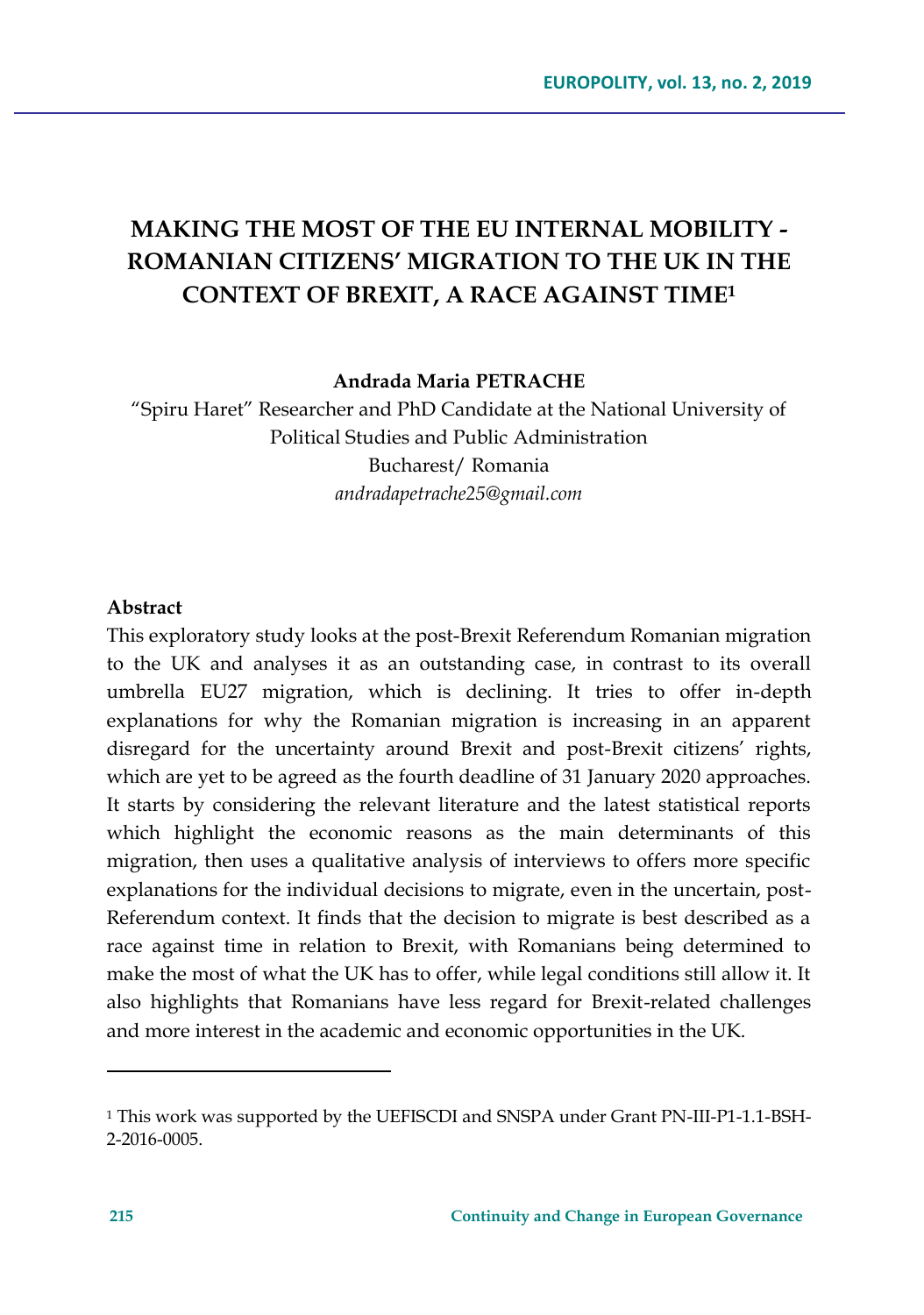### **Keywords**

Brexit; citizens' rights; EU internal mobility; migration; Romanian diaspora

## **1. INTRODUCTION**

The past five years have seen the European Union going through challenging times (Dinan et al. 2017, 22), from the migrant crisis to the rise of populism and illiberalism across some member states or the emergence of new national parties that are rearranging the balance of power in Brussels and the vision for Europe. But while there could still be some debate on the afore mentioned challenges, there is a particular one that will certainly make it into the history books: the first departure of a member state. The UK's decision to leave the EU has been influencing EU politics in a multitude of ways ever since the Referendum on 23 June 2016, from driving the agenda at European Councils to complicating the seat distribution in the 2019 elected European Parliament. There is one particular topic that has been a constant priority throughout the negotiations between the UK and the EU and that is citizens' rights – the future status of those EU27 and British citizens who used their EU right to free movement to make another member state their home.

EU statistics show that internal mobility ("the free movement of EU citizens who can live, work, study and do business anywhere in the EU") is what Europeans value most out of the EU's achievements and priorities (Eurobarometer 2018, 29). And it is precisely this freedom of movement that the UK authorities are considering ending on day one post-Brexit (Politico 2019). The status and rights of those who have already migrated, be them EU citizens in the UK or British citizens in EU27, and the post-Brexit conditions for EU27-UK mobility have been a priority chapter in the negotiations and have held the front page of European newspapers ever since the vote in June 2016. But while several offers have been put forward, including the UK Government's EU Settlement Scheme for the 3 million EU27 citizens living in the UK, their future and the post-Brexit migration conditions remain under uncertainty.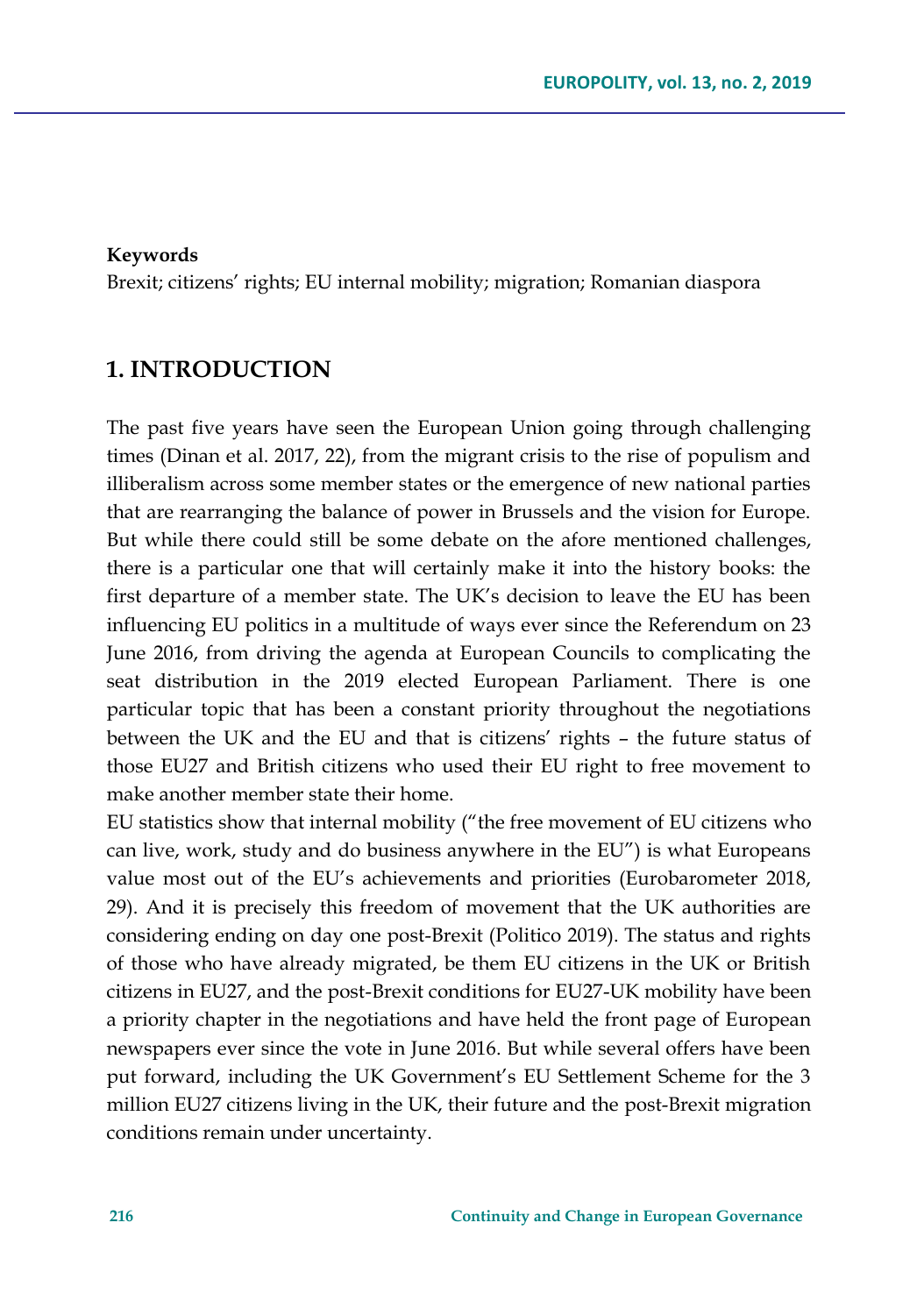In this context, the EU27 have registered a decrease in migration towards the UK after the 2016 Brexit Referendum, with EU migration towards the UK reaching its lowest level since 2013 (ONS 2018, 8; ONS 2019, 5). However, the Romanian case presents itself as an atypical one, going against time and against the European trend, as the Romanians have overpassed the Irish and became the second largest non-British nationality group in the UK in 2017 (ONS 2017, 6-7). As the Office for National Statistics states in the report, 'The largest increase for an individual country between 2016 and 2017 was seen for those born in Romania, and those with Romanian nationality'(ONS 2017, 6). Romanians have thus continued the upsurge in migration flows which began following the lift of working restrictions in 2014, despite the uncertainty, anxiety and even discrimination so-often quoted in the public discourse.

This paper starts from the afore mentioned statistics and seeks to explore whether and how Brexit impacted migration to the UK. It explains the reasoning behind Romanian citizens' attraction for internal mobility, with a focus on the unforeseen attraction of the UK, in the detriment of other EU member states, even in the context of Brexit. It therefore treats the Romanian positive migration as a case study, which has been described by official data as atypical in the European context and which seems to have defied all official expectations (whether we are talking about the Romanian, British or European authorities), who were forecasting a decrease in the number of Romanian migrants in the UK in the uncertain context created by the Brexit negotiations. To this purpose, the paper seeks to identify the various individual reasons, as well as to contour a general pattern that convinced so many Romanians to leave their status quo and migrate towards the UK.

### **2. LITERATURE REVIEW**

2.1. Understanding post-Brexit Romanian migration towards the UK

Diaspora has been at the forefront of Brexit negotiations due the special importance given to the citizens' rights chapter. Citizens' rights (of both EU27 living in the UK and British living in EU27) has been a priority topic and area of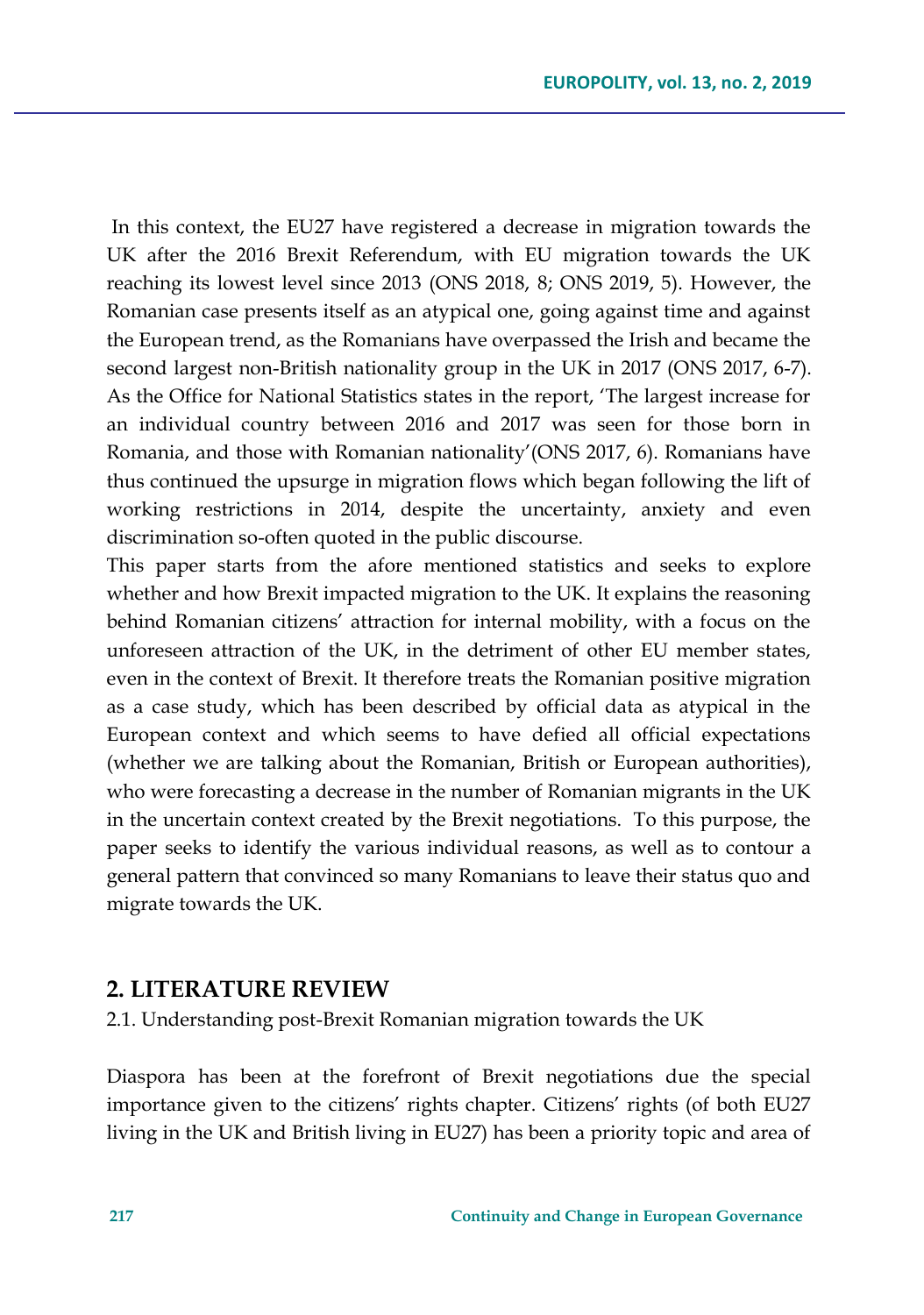negotiation which needed constant attention and reassurance, as the two negotiating parties (EU-UK) were redesigning the framework for the UK's exit from the EU and for the future relationship.

In Romania, diaspora has been a key theme on the national public agenda ever since the country's accession to the EU, when intra-EU mobility allowed for the establishment of important Romanian communities in Italy, Spain, Germany or the UK (OECD 2019). Although not the largest Romanian diaspora in the EU, the Romanian diaspora in the UK has been constantly in the spotlight for the past years, due to Brexit and its associated campaigns and negotiations, both pre and post Referendum.

The Romanian diaspora, although a highly fragmented (Sinatti 2015) "imagined community" (Anderson 1983), is an entity that claims many requests in its name, made both by its members and by the Romanian political actors. There is much debate about the responsibility a home country has towards its diaspora, from setting up dedicated institutions (Ragazzi 2009, 390) to securing their rights under the "politics of belonging" (Yuval-Davis 2016, 213). Whether higher or lower, there is definitely a certain level of responsibility that the home state shares for its citizens who are living abroad (Østergaard-Nielsen 2003, 221).

So one ought not to be surprised by the Romanian authorities' involvement, alongside the British and European, in communication campaigns and events tackling the future status of the Romanian citizens in the UK. The Romanian Embassy in London, for instance, has already organised several series of Q&A sessions for the Romanian community in the UK, whether independently or in collaboration with the British Foreign and Commonwealth Office, between 2017 and 2019. Nor is one to be surprised by the common front that the Romanian authorities have demonstrated on this topic from 2016 onwards (despite serious divergences and almost no dialogue on other political topics, be them domestic or foreign) and by their decision to push for this as a priority topic within the negotiations from the very beginning.

This is the context in which the paper seeks explanations for the migration flow, by employing various explanations from the relevant literature, be them economic, political, personal, or maybe even connected to the British "soft power" (appeal through language, culture, history) (Nye 2004). A particularly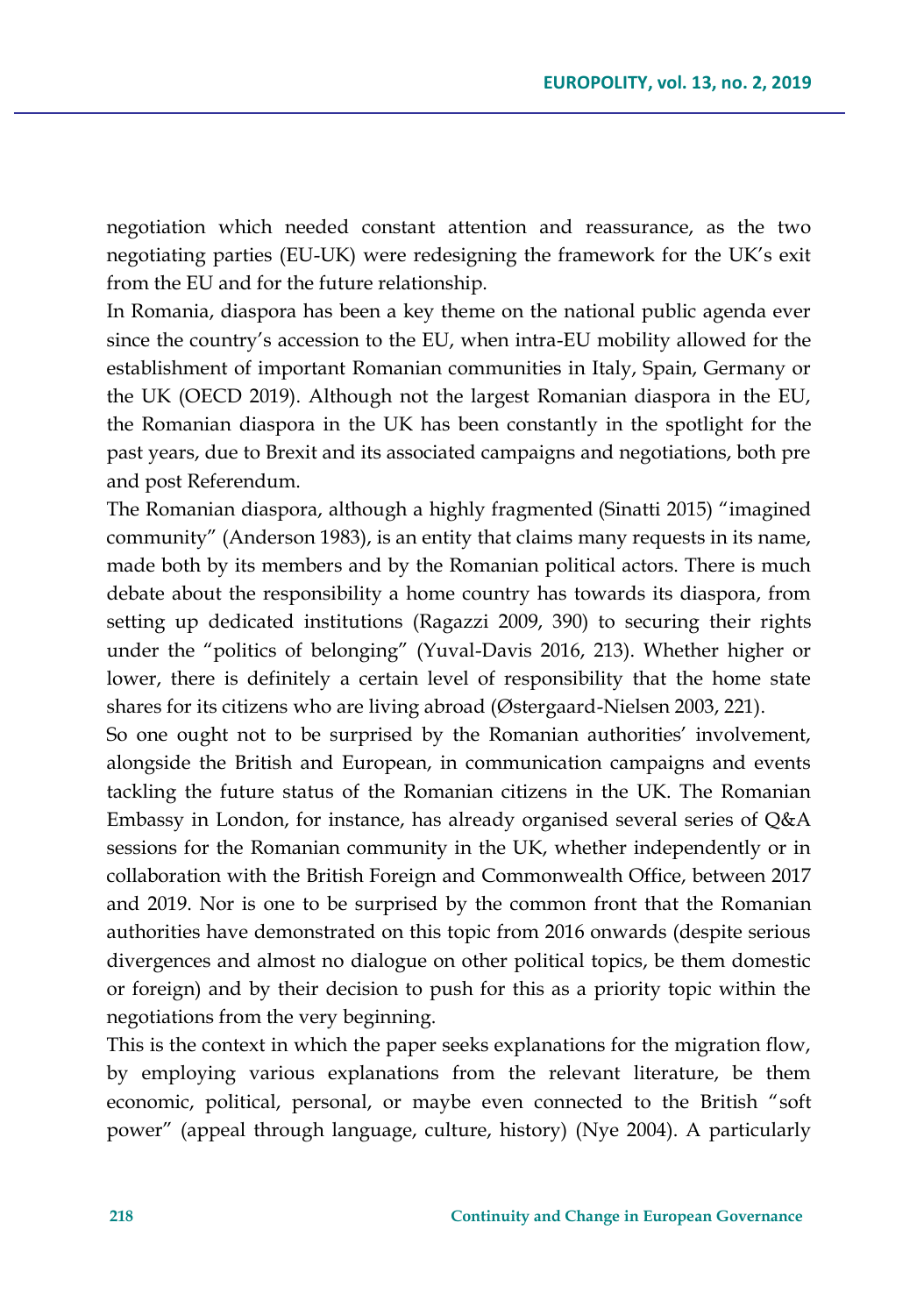interesting feature of this migration is given by the uncertain context in which the Romanian decided to migrate towards the UK: the 2017 agreement on citizens' rights was included in the Withdrawal Agreement, but failed to offer full certainty, as even before being rejected by the British Parliament, it was still laying under the caveat that "nothing is agreed until everything is agreed". Not to mention the constant talk about a no deal scenario throughout the two years of negotiations with the EU and the subsequent extensions, which only intensified as the product of these negotiations, the Withdrawal Agreement, in its various forms, was rejected by the British Parliament on numerous occasions.

### 2.2. The Romanian Diaspora: a global and UK-focused view

The Romanian diaspora is the fifth largest in the world and amounted to 5,6 million people on 24 July 2019 according to an OECD study commissioned by the Romanian Ministry of Foreign Affairs. This figure does not include the historical communities, which increase the number of Romanians living beyond the national borders to 9,7 million. According to the study, the Romanians who have emigrated to another EU member states following Romania's accession to the EU (2007) constitute most of the diaspora.

The top destination countries for Romanian migrants in 2015/2016 were Italy, Germany, Spain, United Kingdom and the United States. At that time, and prior to the Brexit vote, the Romanian diaspora in the UK amounted to 224 600 migrants (OECD 2019). The current figure used by authorities is of approximately 411 000, which means that the Romanian diaspora in the UK has doubled in the last three years, despite Brexit and its surrounding uncertainty.

In terms of geographical distribution in the UK, in 2016, 40% of the Romanian diaspora was concentrated in the Greater London region. Important communities were also living in the South East and East Midlands regions and OECD claims that the tendency is for the Romanian population to generally reside in England. However, small communities were also present in Wales, Scotland and Northern Ireland.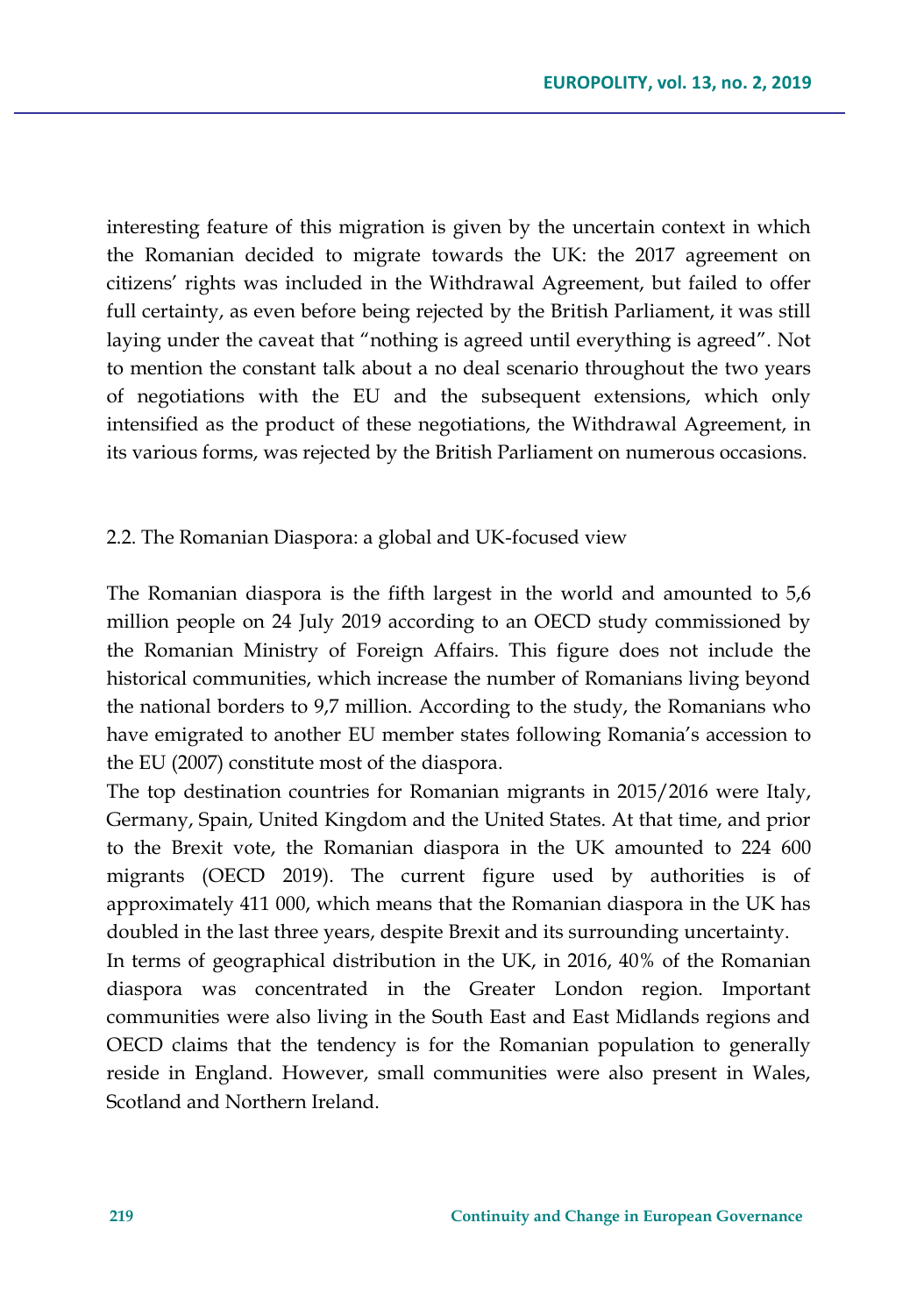The afore mentioned study shows that most respondents left Romania for economic reasons (which vary from low wages, lack of employment opportunities or poor infrastructure), although a disappointment with the Romanian political class and corruption are also mentioned. The OECD report shows employment (whether with or without a job prior to migrating) as the main reason for which 75% of Romanians in the UK decided to emigrate from Romania. The current paper will build on that and offer more insight on the individual reasons why Romanians chose to migrate and to opt for the UK during such turbulent times for the British politics and society.

The emigration intentions remain high, with over a fourth of Romanians expressing willingness to settle abroad, should an opportunity arise. The situation is even worse for the Romanian youth, with almost half of the 15-24 segment stating their intention to emigrate. OECD links this to poor job prospects in Romania, especially for those with higher education, which justifies this paper's neoclassical approach on this particular migration case study.

### 2.3. Diaspora through the lenses of the migration theories

Migration is a constant given in nowadays globalised and modern society, as people change countries and continents in search for prosperity, professional fulfilment or their own version of happiness. It is even more visible and essential inside the EU, where citizens regard the free access to internal mobility as the greatest accomplishment of the Union (Eurobarometer 2018, 29), an organisation which professionals would rather praise for its success in maintaining peace on the old continent.

Ravenstein's classical migration theory can no longer fully account for modern migration, as the current situation rather deviates from, than adheres to his outlined rules (Ravenstein 1885, 198-199). Migration remains highly ageselective and economic reasons still play a crucial role, but distance no longer dictates the migration destination – as outlined previously, the fifth largest Romanian diaspora is in the US, while the first four seem to be better explained in connection to economic opportunities than through distance.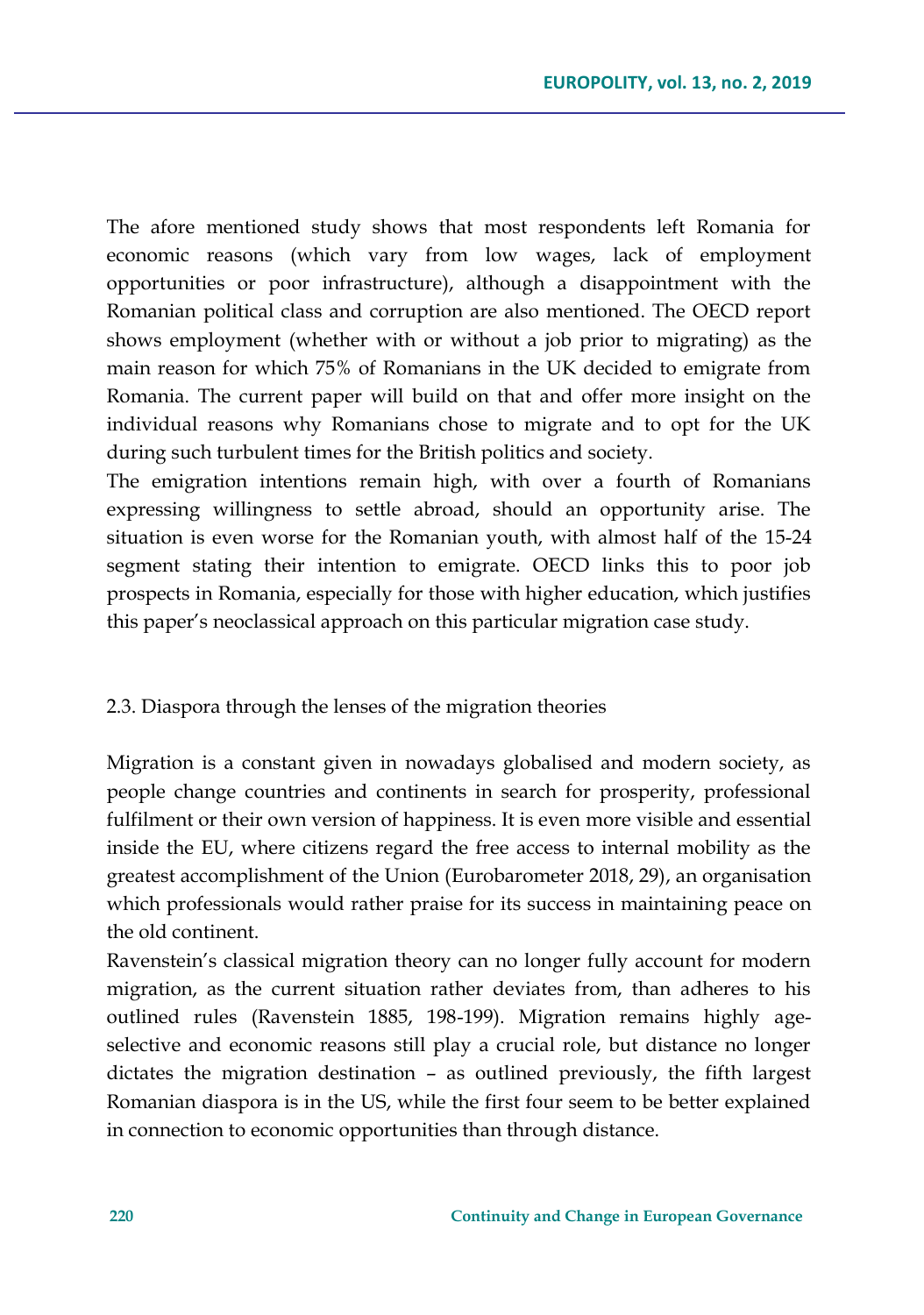Migration no longer proceeds step by step – there are tens of villages in Romania mainly inhabited by children and grandparents, as the working age population has migrated to Western Europe. Their migration was not hierarchical – these migrants did not move to the nearest town, then to Bucharest and only after to a main European capital. They went directly for the latter.

Therefore, the current study uses the neoclassical theory of migration as a starting point (Harris and Todaro 1970; Sjaadstad 1962; Massey et al. 1993), treating the economic factor as the main determinant and aligning itself with the migration research conducted around the last EU enlargements (Bauer and Zimmermann 1999). Under the neoclassical theory, "migration is stimulated primarily by rational economic considerations of relative benefits and costs mostly financial but also psychological", where the individual decision to migrate is dependent on the expected outcome rather than the actual one. (Todaro and Smith 2014, 362)

But the same neoclassical theory also drops the idea of full employment at destination and considers the probability of employment in the destination country as main determinant of the decision to migrate, alongside wage differentials. This addition was introduced to account for migration towards overpopulated urban regions, where jobs may be scarce, but which still remain popular, as the migrant weighs the probability, not the actual employment. (Bauer and Zimmermann 1999; Harris and Todaro 1970). If we are to apply the model to the analysed case study, the expected outcome is constructed through the interaction of two variables: the wage differential between the home country, Romania, and the destination country, UK, and the probability of finding the expected employment in the UK.

Migration is thus triggered by the wage differences between the sending (labour-rich) and receiving country (capital-rich) (Harris and Todaro 1970). Empirically, this would translate into the poorest countries being the main sources of migration. In fact, critical adjustments to the neoclassical theory have brought into discussion the idea of affording to fund migration and have shown that a growth in a state's wealth initially encourages migration, as more people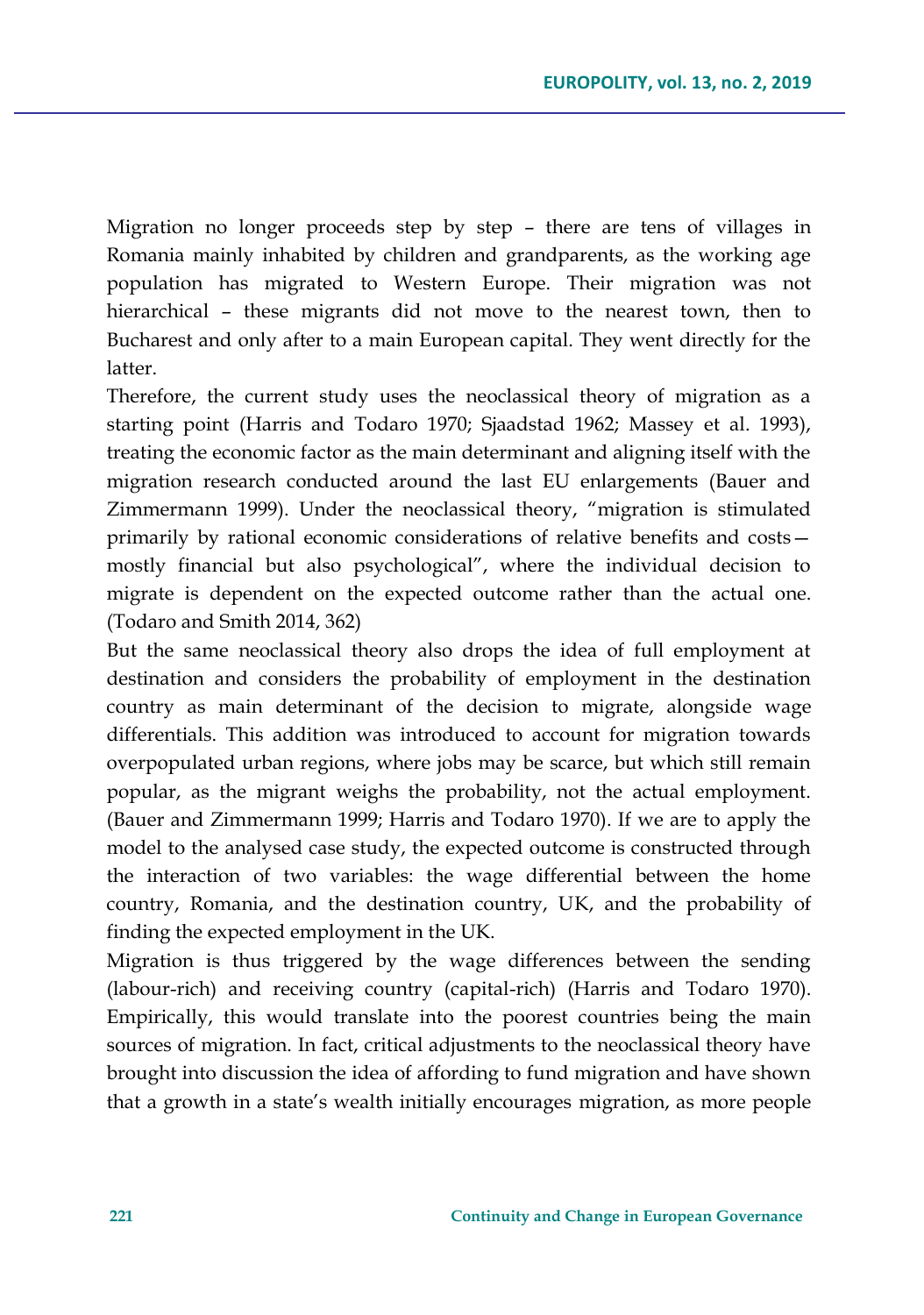are able to afford it, with migration only starting to decrease as the development continues in that sending state (de Haas, 2008; Faist, 2000; Kurekova, 2011).

The idea that it is not the poorest countries that send most labour and that Romania had had to reach a certain level of political and economic development in order to enter the EU in 2007, combined with the granting of the EU right of free movement and access to the labour market to Romanian citizens could explain the previously described picture of the large Romanian diaspora. But analysed at micro-level, the existence of this diaspora could be explained by individual choices, thus employing the human capital theory of migration (Sjaadstad 1962).

Sjaadstad's theory tries to account for migration by employing the micro-level socio-demographic characteristics of an individual, such as occupation, skills, age, gender, marital status or preferences. All these should play an important role in an individual's success in the host country: highly skilled, higher educated or younger people being, therefore, advantaged.

However, the neoclassical theory of migration does not go as far as accounting for the conditions and appeal of home and host states or for the role national politics play in the individual's decision. It does not consider national specificities and variables, such as the effects produced by a change in the politics regime, which are essential for the case study of a former-communist, Eastern European country like Romania.

### 2.4. EU Free Movement in Brexit UK

The previous arguments might account for Romanians' desire to emigrate, but why did they choose the UK? The latest report issued by the Office for National Statistics shows that "work and study remain the most common reasons to move to the UK" (ONS 2019, 6). In fact, study migration might have "narrowly overtaken work as the main reason for immigration" in the past year (ONS 2019, 7), although it is still to early to tell whether it will replace work as the main determinant of migration. This statistical data further demonstrates what the migration theories were suggesting, that migration is primarily economic.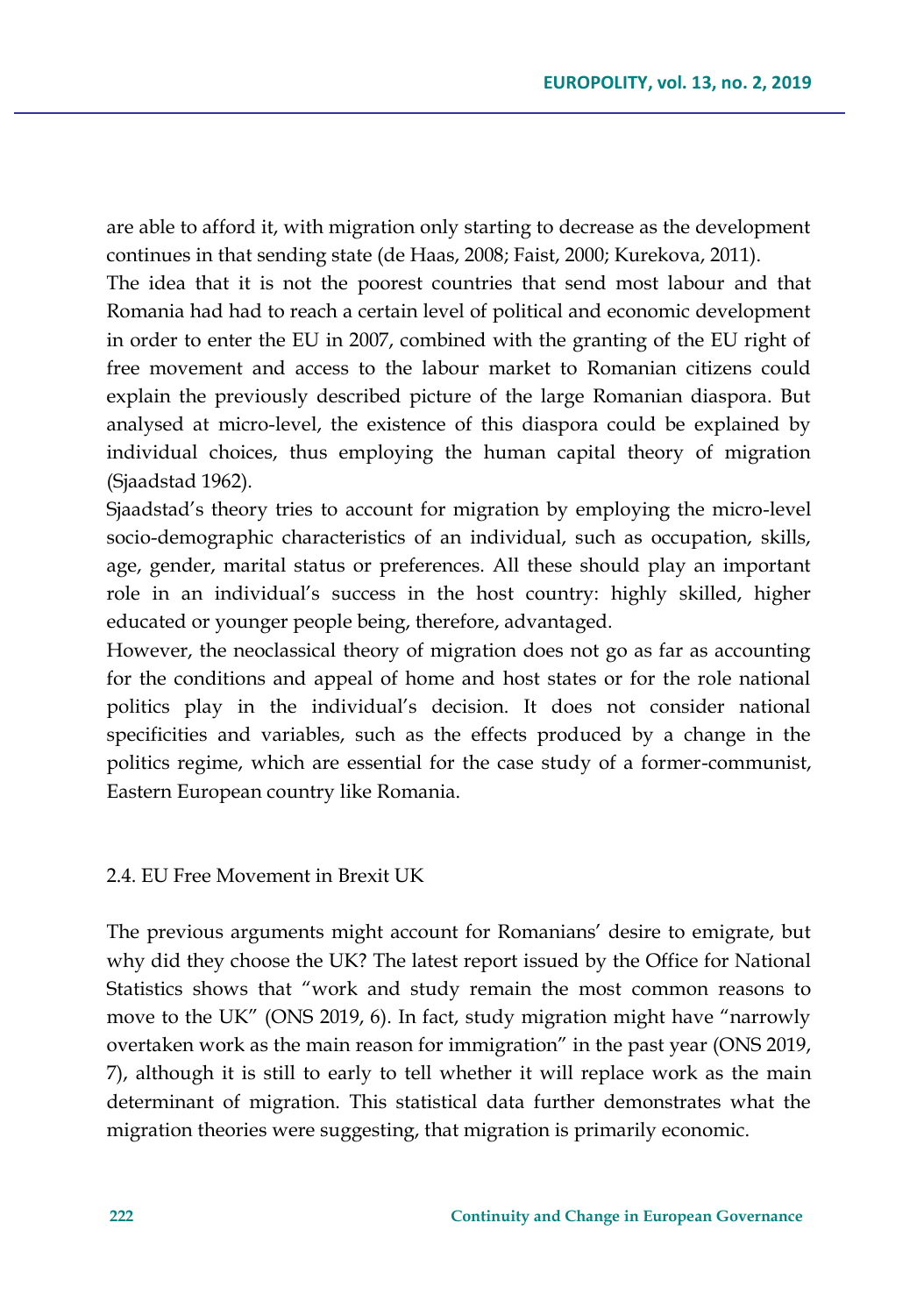Yet how does the host country see this migration? Migration has been a salient topic during the pre-Referendum Brexit campaign and remained a highly debated one throughout the negotiations, with the British Government keen to stop (in the case of a hard-Brexit) or at least contain (in the event of a soft-Brexit) immigration. One could even argue that the "fall in EU migration" (ONS 2019, 5) is linked to the political and mediatic campaign around Brexit and the uncertainty surrounding it. The UK Government might have hesitated on the substance, but it has been continuously clear on the idea that the Brexit vote will be interpreted as a "mandate for controlling immigration and withdrawing from the deep regulatory integration of the Single Market" (Sampson 2017, 180).

Understanding the vote to leave the EU and the reluctance towards immigration is key, as it encompasses several explanations for the current attitude towards negotiations for future migration policies, the status granted to the 3 million EU citizens living in the UK and to Brexit itself. Immigration seems to have "played a substantial role in the campaign, especially in England and Wales, alongside concerns about sovereignty ('taking back control')", but the influencer seems to have been a "fear of immigration" rather than the actual immigration (Shaw 2016, 101). Perceptions depended on the level of diversity and multiculturality surrounding the individual, with large urban centres voting to remain.

The roots of the problem are complex, with two of them being particularly relevant for the current study. The political discourse on migration in the UK has "for some time elided any 'moral' differential between free movement and immigration from third countries (and between labour migration and asylum seeking)" (Shaw 2016, 101). This lack of differentiation was combined with the fact that UK's legal commitments to the EU treaties forbid it from being able to limit numbers or select the migrants from the other EU member states, who were under the protection of EU right of free movement. This resulted in EU27 migrants becoming scapegoats and targets of hostility from "older white working class communities" who were feeling economically and culturally left behind by globalisation (Shaw 2016, 101).

The second, which had the biggest effect on the Romanian and Bulgarian migrants, begins with the 2004 Eastern EU enlargement, when, unlike other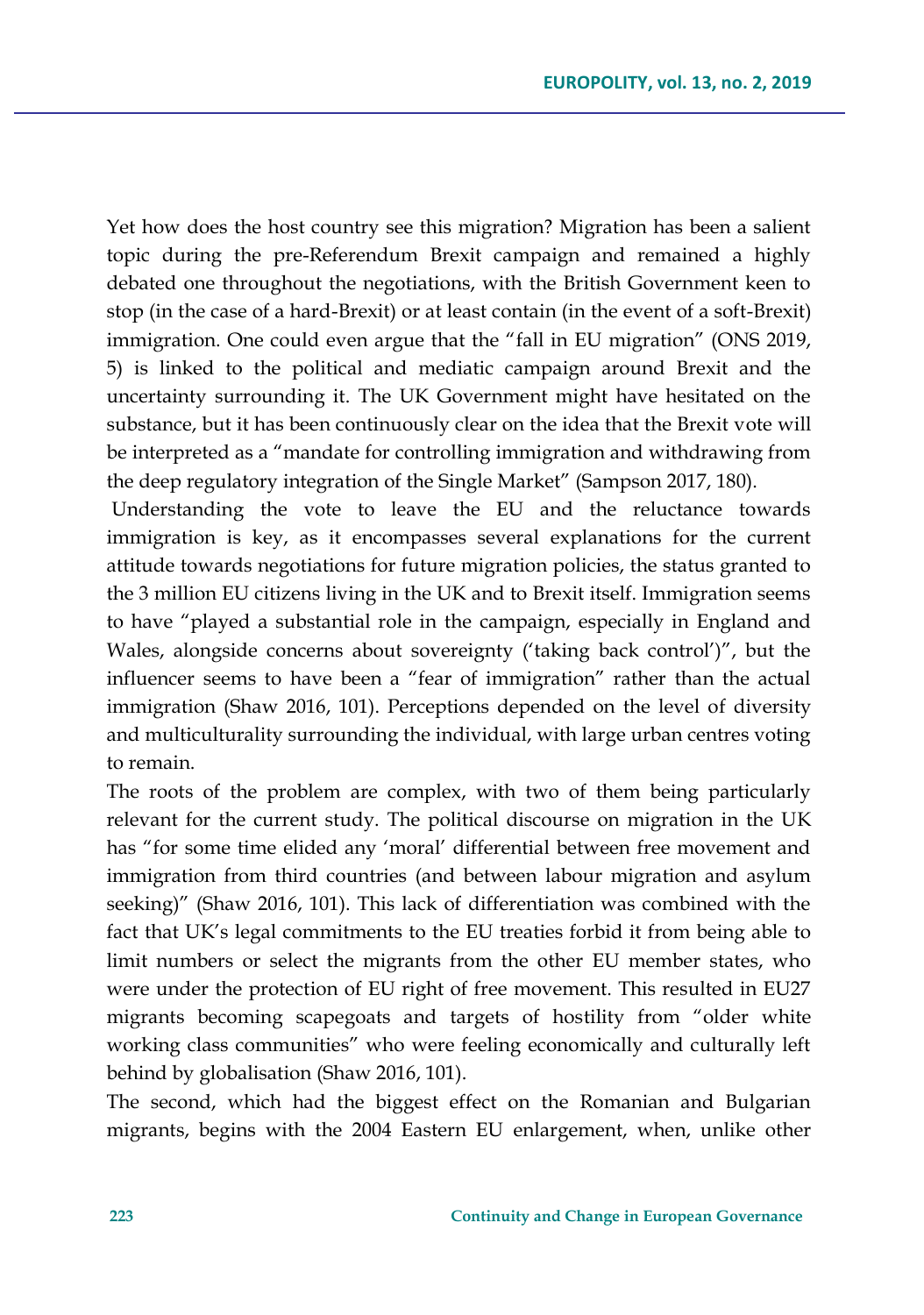member states, the UK opened its borders without a transitory period with work restrictions in place. The effect was a large-scale migration towards the UK from the new member states, most notably Poland, which was supposed to offer supply for low skilled labour from another source than the traditional Bangladesh and Pakistan. But the migratory reality went beyond the expectations and estimations of the British government, "pushed immigration to the top of the agenda" and fuelled the idea that future migration flows were impossible to forecast. This idea will be at the core of future heated debates about the scale of migration that would follow the lifting of the work restrictions for Romanians and Bulgarians in 2014 (D'Angelo 2017, 175-178; Galgoczi, Leschke and Watt 2012, 1).

This is the context in which EU migration, and therefore, EU free movement, were portrayed in British tabloids as taking the form of 'floods' or 'invasions' of migrants from Eastern Europe (Fox et al. 2012; D'Angelo 2017). The topic polarised the British society, "with those who were educated being more comfortable with immigration compared to those with little education" (D'Angelo 2017, 187), a divide that became crystal clear with the results of the 2016 Brexit Referendum.

Exposed to such literature, one cannot but wonder whether and if yes, how these policies and discourses translate into the real-life experience of Romanian migrants. The curiosity is further fuelled by the fact that some of these migrants moved to the UK in this previously depicted polarised context, manifesting an apparent disregard for it. This is why the second part of the study uses qualitative analysis of interviews to understand the determinants of this migration trend and the real-life applications of the literature.

### **3. METHODOLOGY**

This research started from British Office for National Statistics data showing an increase in Romanian migration to the UK, despite Brexit and the overall EU migration to the UK manifesting a tendency of decline. The aim was to understand if Brexit had any role in this migration and if so, to offer more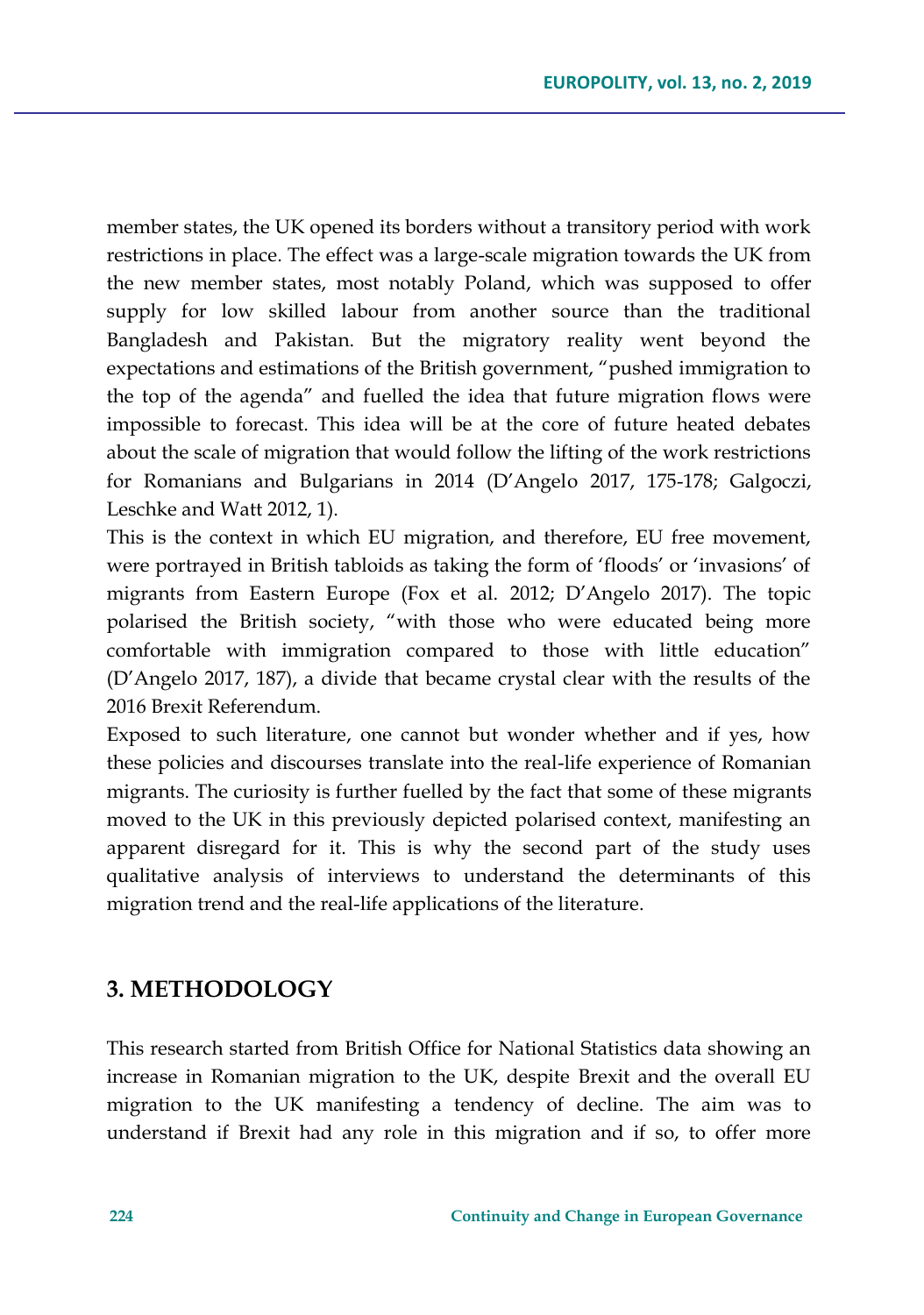explanations about that role. Were the Romanians who migrated to the UK after the Referendum in 2016 worried about Brexit? What were they worried about, more specifically? What convinced them to migrate to the UK during this rather uncertain and volatile context? *The hypothesis is that Brexit played the role of a migration trigger for the Romanians who wanted to make use of EU internal mobility and migrate to the UK while the legal framework still allowed it*.

I expected Brexit to have little influence on the decision to migrate, a scenario that would justify the Romanians' popular choice of migrating to the UK in large numbers. So popular, that they finally surpassed the Irish and became the second largest non-British nationality group in the UK after the Poles. But why were Romanians not discouraged by Brexit? How come they were not influenced by the lack of certainty with regards to their future? The study uses an exploratory approach to extend the knowledge on the motivations behind this particular case of Romanian migration to the UK in the context of Brexit, while also providing insights for the general motivations behind the popularity of EU internal mobility overall.

Moreover, I was further interested in discovering the elements that provided certainty to the Romanian migrants and the factors shaping the migration intentions. The afore-quoted literature suggests that migration is primarily economic, so I wanted to see whether this was indeed the main determinant and if yes, why was the UK preferred to other destinations. Did other factors such as British soft power or the existence of an already significant Romanian diaspora (friends and family reunification) also play a role? I also looked at their willingness to remain, thus distinguishing between short, medium and longterm migration, interest for onward migration, as well as their willingness to return to Romania. All with the aim of understanding the different types of motivations and the equally various plans in the UK – short or medium term, goal oriented etc.

In order to confirm the hypothesis, the research makes use of qualitative online interviews to test the theoretical framework and identify both general and specific reasons that determined the respondents to migrate towards the UK even in a volatile context from a citizens' rights perspective. Semi-structured, video interviews have been conducted between 13-23 August 2019 with a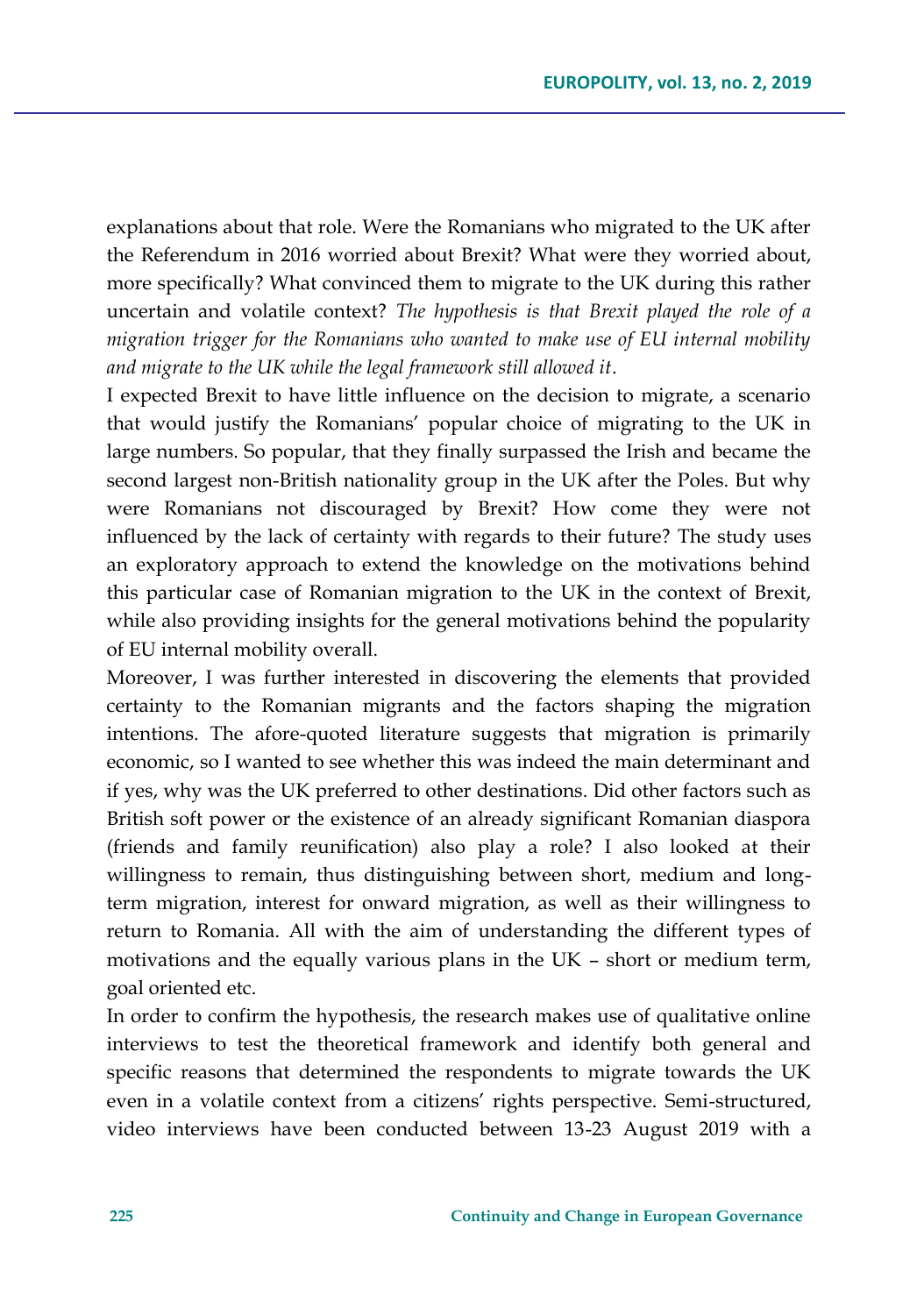convenience and snowball sample of 10 Romanians who have migrated to the UK after June 2016. The sample was a convenience and snowball one, consisting of 10 Romanians aged 20-30, who have moved to UK in 2016, 2017, 2018 and 2019, 6 men and 4 women, with or in the process of obtaining an academic degree, living in diverse communities ranging from urban multicultural areas such as London, Leeds or Nottingham to small university centres such as Cambridge or Newport and with varied areas of study or activity: IT, Transport, Consultancy, Law, Psychology, Physics or Food Safety.

The chosen research method was a semi-structured open interview, conducted via video calls of approximately 20 minutes. Methodologically, the interview transcripts were subject to thematic analysis and Atlas.ti was used to code and facilitate the analysis of the text data. Since the sample is unrepresentative from a statistical point of view, the results are difficult to generalise. However, in addition to the literature mentioned in the first part of the study, they bring valuable insight to this exploratory study and can serve as a starting point for future research on the reasons behind Romanian migration to the UK in the context of Brexit.

The themes that were followed throughout the interviews were: *determinants of migration* (economic, academic, personal-friends and family, political factors), *the particular appeal of the UK* (prosperity, soft power, open society), *Brexit effects on the day-to-day life of Romanian migrants*. In order to understand whether any of these themes are more or less relevant depending on the migrants' initial intentions, I also looked at the *willingness to remain, return or interest for onward migration*.

## **4. FINDINGS: THE ROMANIAN MIGRANTS' EXPERIENCE**

### 4.1. Reasons to migrate

There are three categories of factors mentioned by the respondents as their motivation to move to the UK, even in the context of the UK's decision to leave the EU. The main one is represented by academic and economic opportunities,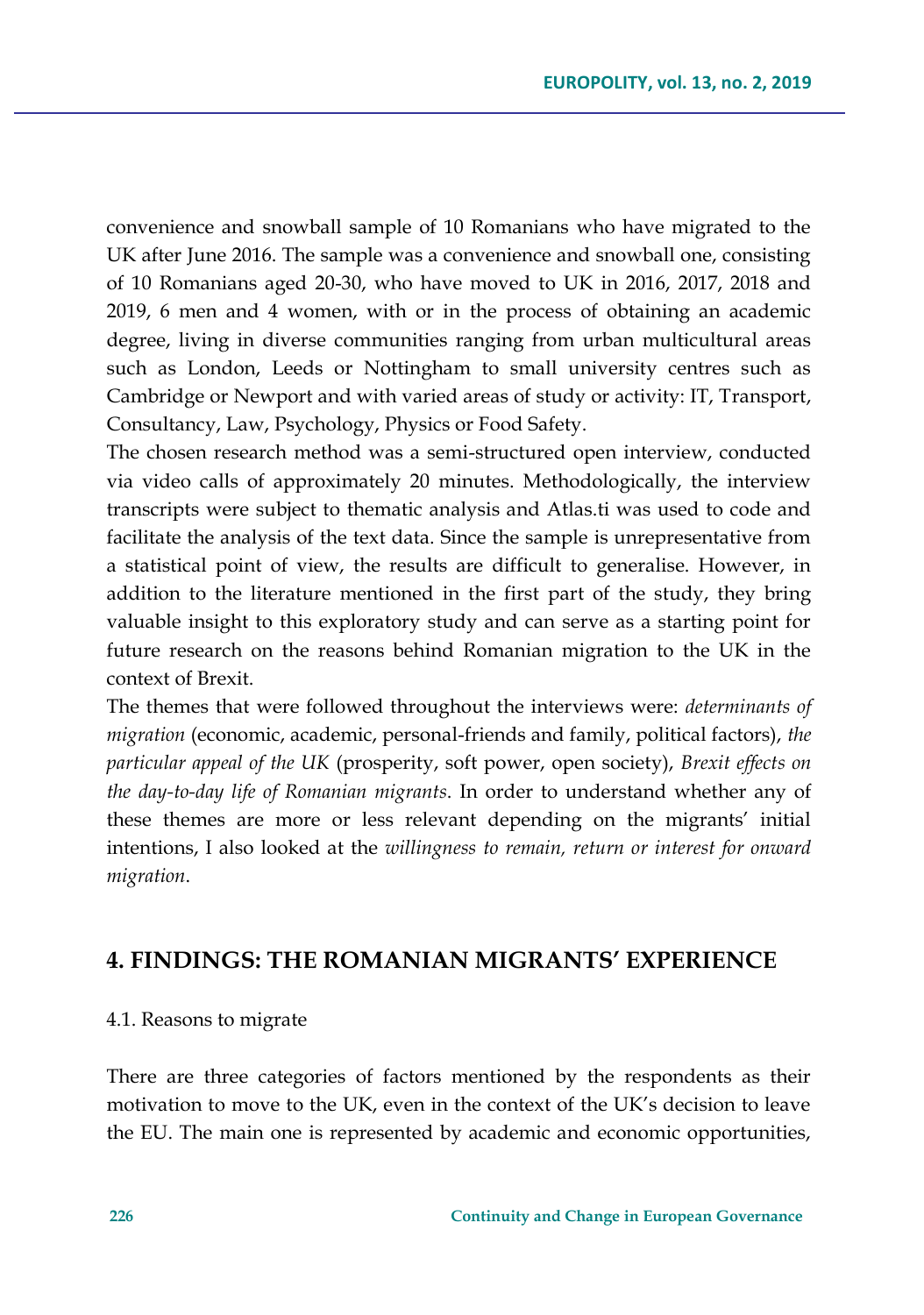with their variations and specificities: '*I wanted to go to university there. And my parents had just lost their jobs in Romania,[…] so we all left*' or '*I received a really good offer on LinkedIN, but I had been considering going to the UK for a long time, for experience, a plus in my CV and for economic reasons*'. This finding aligns to the results of the ONS study, which was highlighting study and work as the main determinants of migration towards the UK.

The students who were interviewed appreciate the variety of academic programmes in the UK, including double degrees, that allow them to specialise in niche areas that are not available in other countries. Romanian students also seem to have a high regard for the professional prospects UK programmes offer after graduation, both in the UK and outside of it. Examples include specialising in Common Law and then being able to work on international financial transactions, all settled under the Common Law framework ('*It's a very international environment […] I have career opportunities that I wouldn't have been able to have anywhere else*'), finding a more applied programme to study Psychology under a Business Psychology degree or simply striving for excellence in one's chosen field of study at one of UK's great university such as Cambridge or King's College London.

From the participants' answers, having an offer or a contract for the period of the study also worked as an insurance policy against Brexit uncertainty, as the terms were clear that once they started studying under certain conditions and fees, they would be able to continue in the same manner until graduation. Therefore, in the case of study migration, it could be argued that participants wanted to make the most of the opportunities created by the EU, while they were still available – as demonstrated by some responses admitting concern for any changes that could have affected the students' status, both before and after the moment of migration: *'Every year I would wait for news about the status of the EU students and about how Brexit could affect it.*'

The case of work migration is very similar, with Romanians appreciating the job offer in the UK, the ease with which one can find a job (for those who were unemployed in Romania), the level of wages and the added value in terms of professional experience offered (for those who were looking for the next step in their career). In fact, since many of those who went to the UK to study also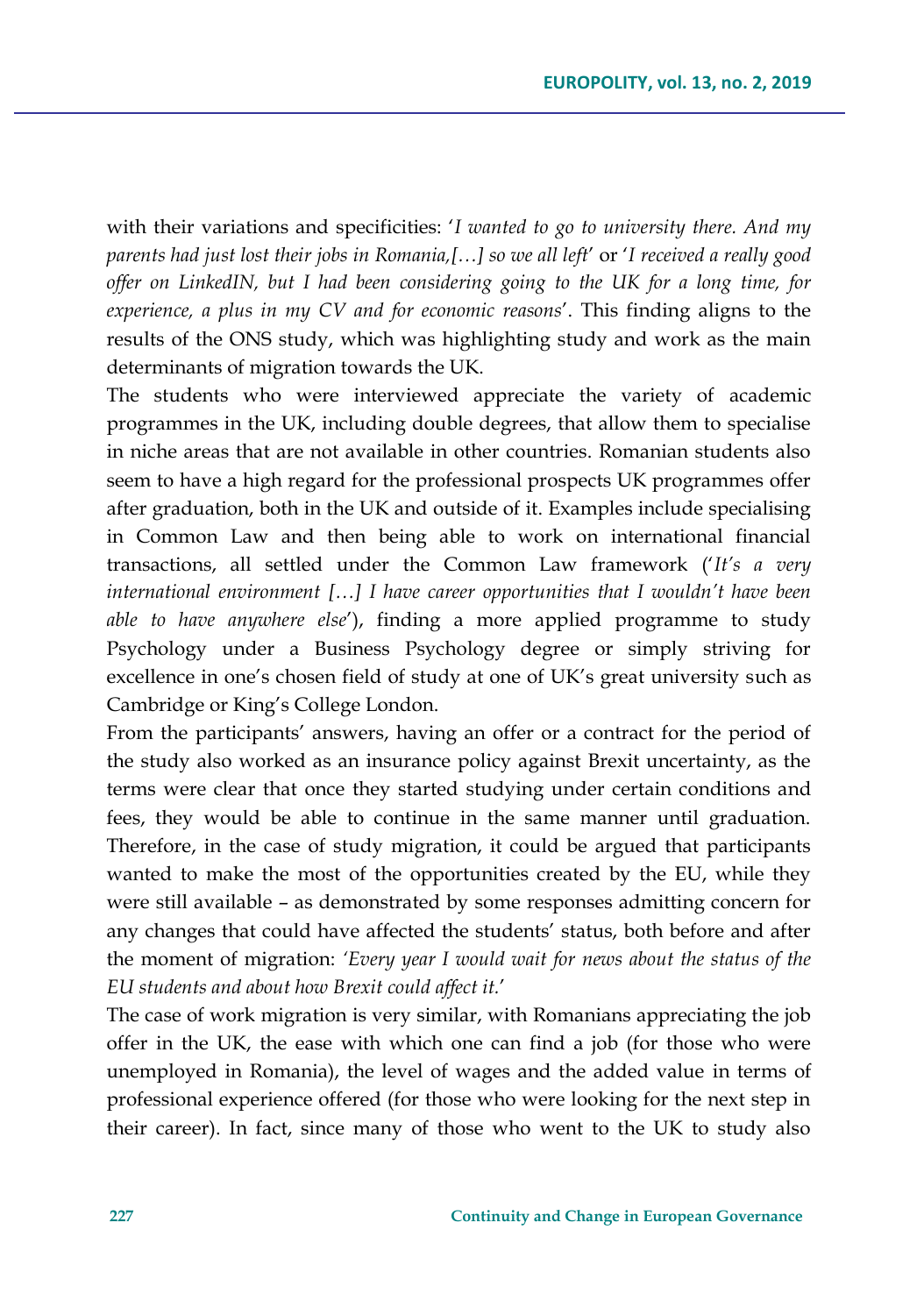expressed interest and satisfaction with the employment prospects the UK has to offer, the economic aspect seems to be the main trigger of this migration. And it presents itself as one that does not disappoint, with testimonials reading: '*The financial aspect was my main motivation*' and '*I always wanted to be an independent person, who doesn't rely on her parents and I was able to that in the UK, including to save money for university*'.

The second most common category seem to be the existence of an already significant Romanian diaspora, understood as personal reasons such as the influence of having friends or/and family in the destination country. Six respondents talked about how having friends or family in the UK contributed to them deciding to move there. Some had both, some had extended families, while others just relied on the presence of their friends, even if in some cases they were '*one hour away*': '*I chose the UK because I had relatives there: uncles, aunts, cousins, who were already living here for 8-9 years*', '*My father lived there for 5 years, my girlfriend was there to study, so there was no reason for me not to go'*. None of the respondents talked about family reunification as a main motivation, although one mentioned how having close relatives already settled there facilitated an easier integration when the respondent and the parents moved there, to study (respondent) and work (parents). And while it wasn't the case of any of the respondents, two of them mentioned many Romanian migrants gathering in the same neighbourhoods and preferring to live slightly isolated, in ethnic communities.

The accessibility of English language was the third most mentioned reason for choosing the UK – *'England was the direction because I speak English, I had even taught English and had participated in the English language Olympics. So it was a natural choice, it was pretty much the only country that attracted me'*. However, it would be hard to generalise and claim that British soft power was the umbrella factor, since one of the respondents specifically said he is not attracted by the British culture or '*tea-drinking habits'*. Nevertheless, another respondent did mention her passion for *'England in one way or another and for their culture and accent'*, so perhaps a further quantitative analysis would be able to answer this and test whether the British soft power was one of the main factors appealing to the Romanian migrants. For now, the present study could only highlight the role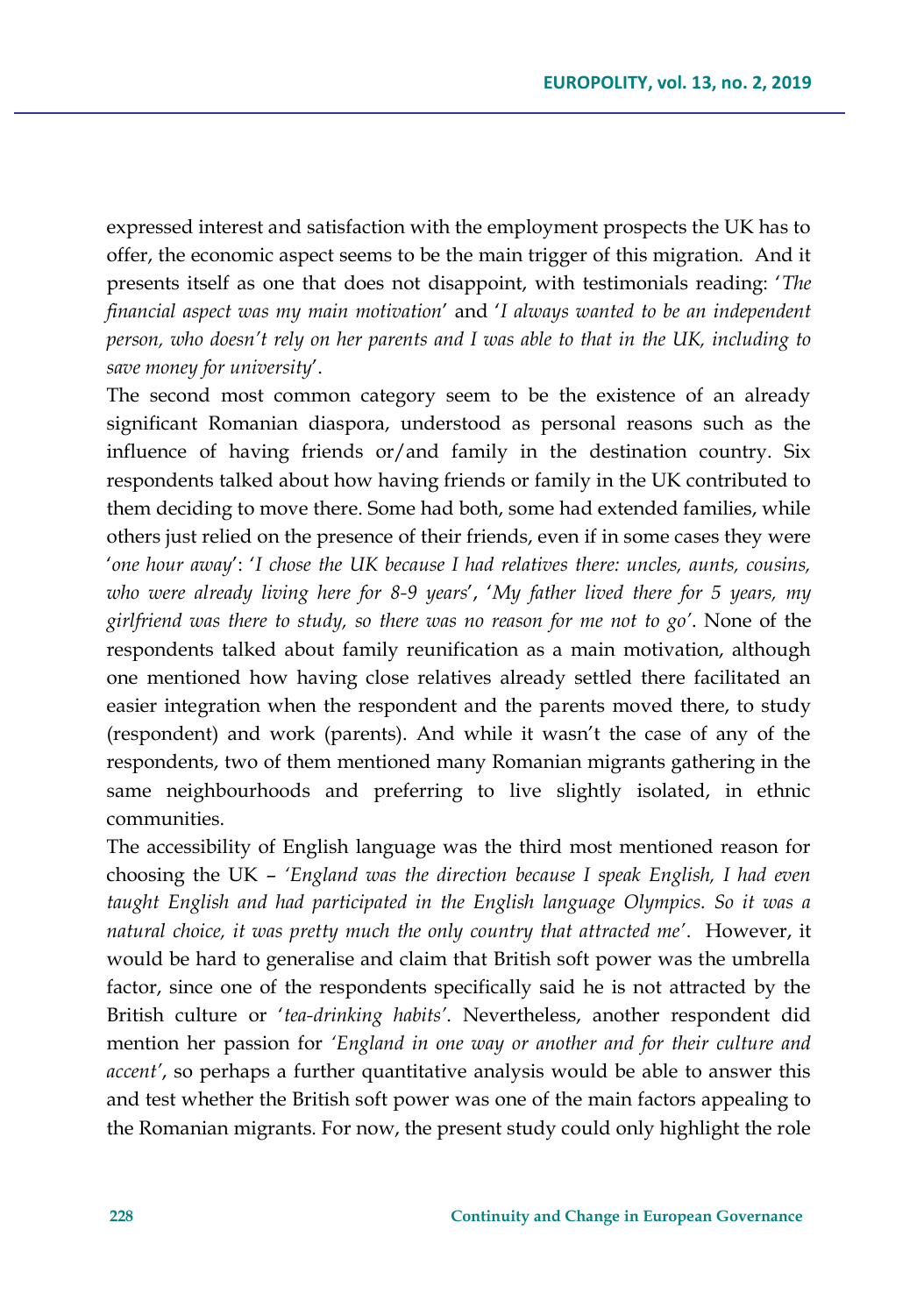of the language, which allowed the UK to outrank other EU countries in terms of accessibility and ease of integration.

4.2. Moving to the UK: Expectations vs. Reality

When asked to evaluate their experience in the UK in terms of expectations versus reality, the most popular choice amongst respondents was for in line and under. Some even talked about how realistic expectations were easier to be met: *'I was not expecting flying unicorns and for everything to be rainbows and butterflies, but I was expecting similar obstacles to those I had do deal with back home; and this is how it was'*.

Those who ranked the experienced reality as being below expectations suggested the following disappointing aspects: prices and wage levels ('*The wage level and societal development are beneath my expectations*'; '*I was negatively impressed by how expensive the rent is'*), societal development and the attitude and education of the British people *('I feel like the British are quite cold'; 'I think I had a cultural shock, on the basis of my preconceptions about them.[…]When you have to deal with less educated people, you'd be surprised by their quality'*), crime rates *('Crime rates are higher than in Romania. London is not just Oxford and Regent Street and Hampstead. London is Brixton, Hackney, Peckham, Stratford, one cannot live in over three quarters of London.'*), the public health system *('I know a lot of people who had to wait 4-5 months for a doctor's appointment'*), *'transport infrastructure outside of London'*, the level of stress in the British society (especially in London: *'I expected life to be easier and it wasn't. I expected to be less stressed and I am not.'*), as well as '*the level of corruption*'. Some respondents blamed the media for their high expectations which proved to be unrealistic *'I realised that all I knew about West European countries was in fact just media disinformation'.*

However, on a more positive note, Romanians seem to be highly appreciative of the opportunities the UK has to offer, be them academic, professional or financial: '*I was not expecting this many possibilities. Whatever you want to do, no matter how obscured or niche, you will find an opportunity in London*'. And some also appreciate the British society for being highly open and tolerant: '*The level of*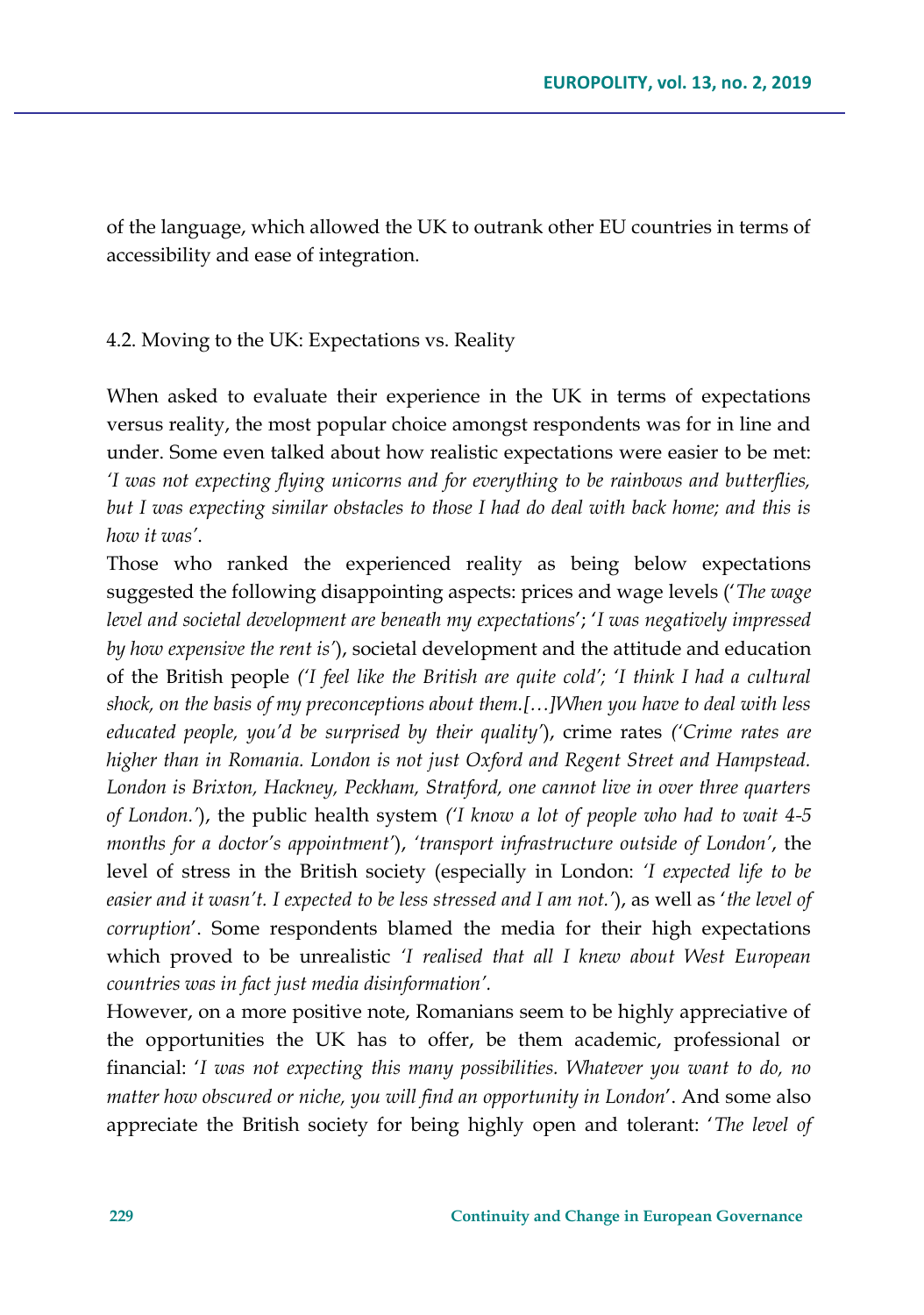*development, openness and tolerance in the society is exceeding my expectations*'. This openness seems to be a topic to be debated, however, as one respondent listed this as a strong point, while another saw it as a disappointment.

The integration process was fairly easy for the respondents, as seven out of ten have reported: '*It's very easy to build yourself a life here*'. The main facilitators seem to have been the people, who are very *'polite, nice and sociable'*, the dynamic job market and easy access to employment, but also the personality traits of those interviewed, as some described themselves as *'sociable'*. Those who found it harder to integrate reported going through several changes and hence making a more extreme exit out of their comfort zone ('*I went out of my comfort zone on so many levels. All I had to do was change my family and girlfriend and I would've had a different identity*' or having been too focused on their studies ('*The first year and a half was difficult, it was hard for me to adapt. I was spending most of my time in my room, studying, focused on the idea that I wasn't there to waste time*').

### 4.3. Decision to migrate towards the UK in the context of Brexit

Brexit seems to have had no or very little influence in the respondents' decision to migrate towards the UK. Some (three of those interviewed) were completely unaware of the prospect of Brexit before it happened: '*I had no idea about Brexit*'; '*I was shocked. I had no idea about what was going on, about the vote. A friend called to tell me that the UK is leaving the EU and I said 'How come?', because I had tickets'*. Others had their plans made and were either under pre-signed educational and work contracts or with no intention of remaining in the UK for more than 2-3 years, which was the estimated timeframe for departure. This approach was perfectly summarised by one participant's quote: '*My plan was made and Brexit had zero influence*'.

They also said that Brexit had in fact '*rushed*' their decision to migrate, as many saw the 2-3 years envisioned for negotiations as enough time for them to fulfil their plans in the UK. As some respondent put it, '*I knew from even before I moved*  to the UK that even in case of a no deal, I would still have 2 years and no intention of *staying beyond that*'; '*It rushed it. I wasn't worried at all, I did not care at all. What*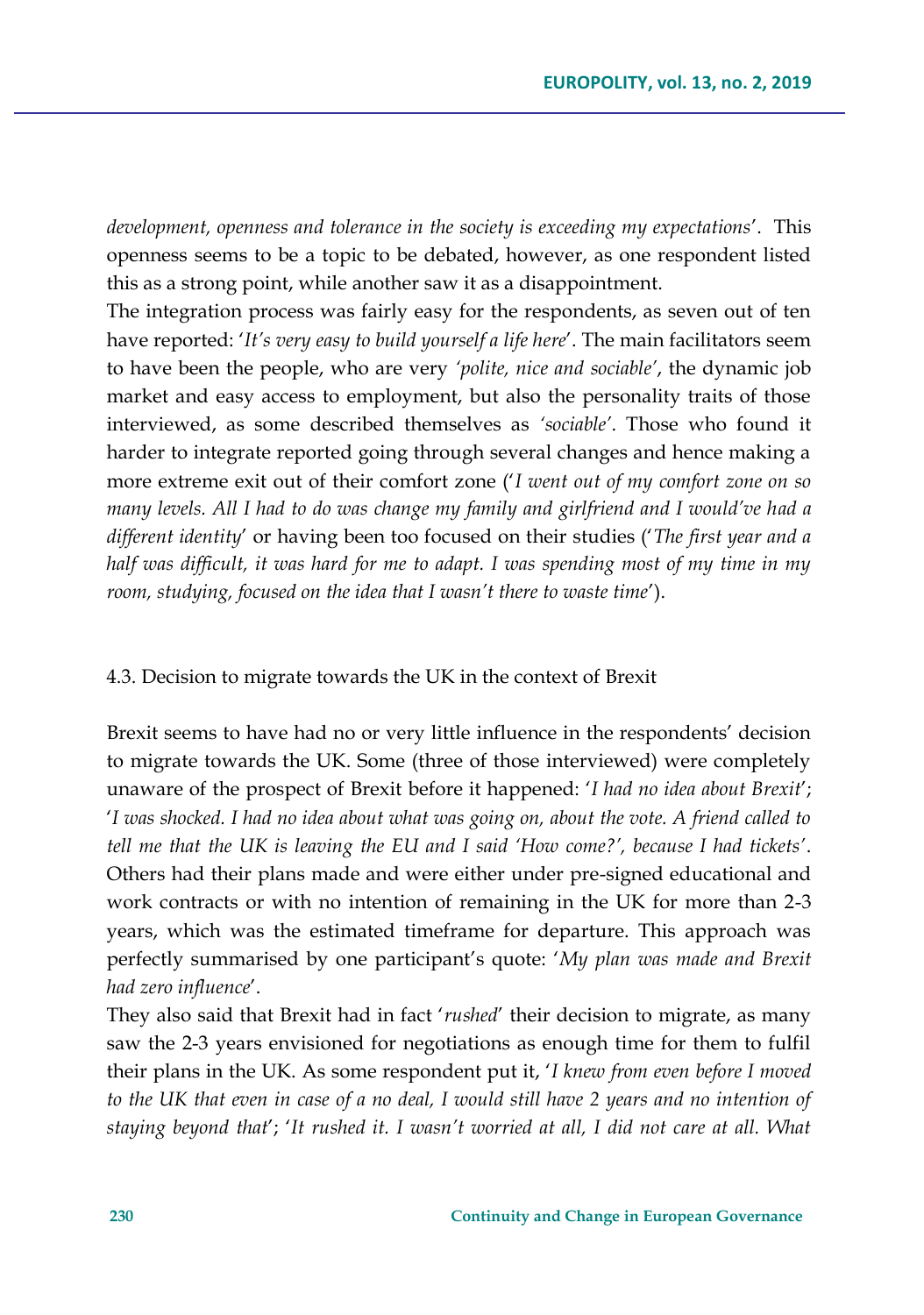*could they have done to me? Send me home. I could go to some other country, there was no arduous desire for me to stay here. When I left, I knew that I would only be gone for a short period of time, 2-4 years.*'. Some respondents reported that they did not even care about Brexit until recently, when the deadlines started to approach: '*At first, I did not care about it, because there was still a lot of time left until the deadline. […] I was thinking that until March 2019, I'm not going to look and I'm not going to care*'.

One could thus argue that migration after the 2016 Referendum was, in fact, a race against time, a period during which Romanians could '*still go*': '*We thought that 'we can still go', not that it is a deadline that would limit us from staying as long as we had planned'*. In support of this interpretation, one of the respondents even spoke about a possible new wave of migrants who come to the UK in the upcoming months, to take advantage of the period before the actual departure from the EU, during which they still have free access to the UK and are still eligible to apply for Pre-Settled Status '*I actually expect a new wave of people coming to apply for pre-settled status*'.

#### 4.4. Experienced Brexit

Brexit had little influence on the decision to move to the UK and it seems to have had comparably little impact on the lives of some Romanians, who have reported '*no effect*' on normal citizens who are focused on their job and do not get influenced by bombastic, inflating pieces of news, either in the Romanian or British media (Cheregi 2015, 12-14).

However, some respondents spoke about a series of negative effects of Brexit that are already visible: economic impact, social unrest, uncertainty or fatigue. In terms of economic impact, respondents mentioned the devaluation of the pound, which is a disadvantage for the Romanians who '*get their salary in GBP and then exchange it into RON when returning to Romania*'. An increase in certain prices is another negative effect highlighted by one of the respondents.

Respondents also mentioned various levels of social unrest around Brexit, from a constant preoccupation and concern about the topic in both private and public life, to protests and even up to an '*increase in the number of crimes committed out of*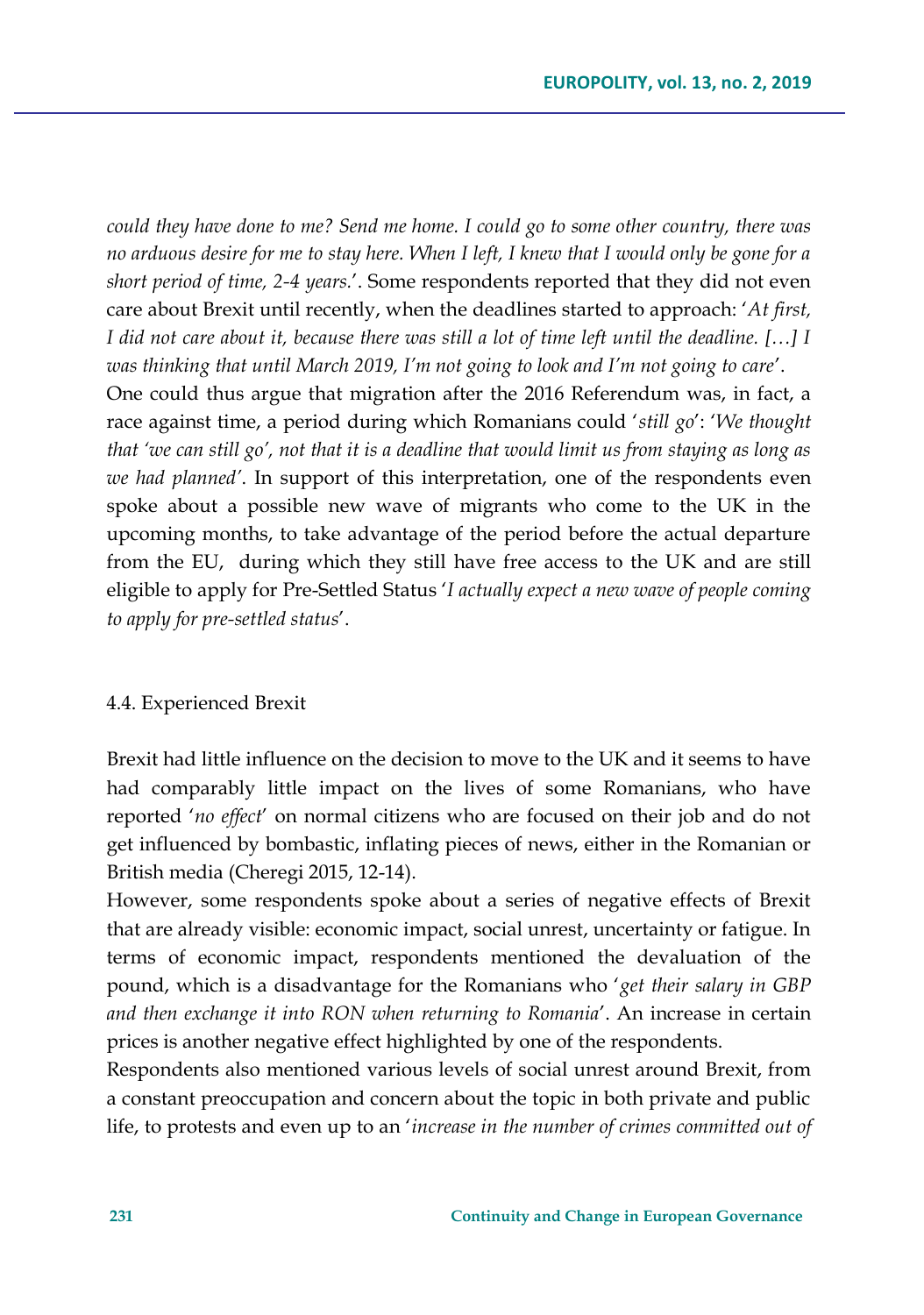*lack of tolerance'*. Uncertainty is another aspect mentioned several times and even described by one of the respondents as being the object of '*public consensus*'. One Romanian student reported a constant preoccupation with how Brexit might affect the status of European students, while another respondent talked about the public perceiving Brexit as tragic and disastrous.

Those who participated in the study confirmed the existence of a Brexit fatigue, explained either by citizens' personal preoccupations and problems or by the dissatisfaction with Brexit stealing the spotlight and '*diverting the attention from other issues, such as the health system*'. What is even more interesting is that this Brexit fatigue is reportedly experienced across the spectrum, amongst both Leavers and Remainers.

Then there are those who do not even think that Brexit is going to happen. Two of the respondents quoted the state of the recent EU-UK negotiations and the provisions of EU law as an explanation for either further extensions or the UK simply not leaving the EU at all. This could be an explanation behind migration in the context of Brexit, if, for various reasons and due to more or less informed analyses, Romanians would dismiss the prospect of the uncertainty-creating event.

### 4.5. Discrimination in the context of Brexit

Those who participated in the study have been largely lucky in experiencing no discrimination in the context of Brexit. One participant even spoke about positive discrimination for migrants, as '*many British friends told me they did not get the job because the employer was looking for diversity'*. However, even if they did not report direct forms of discrimination, two respondents confirmed that some British citizens embrace the myth of '*Europeans (and especially East Europeans) coming to the UK to steal their jobs'*. Sometimes, they do not even differentiate between EU and non-EU migration, as one respondent spoke about discrimination against migrants, but did not necessarily link it to Brexit, while another said that '*The majority of migrants come from non-EU countries and have British passports, but some Brits are convinced that these non-EU citizens are in the UK*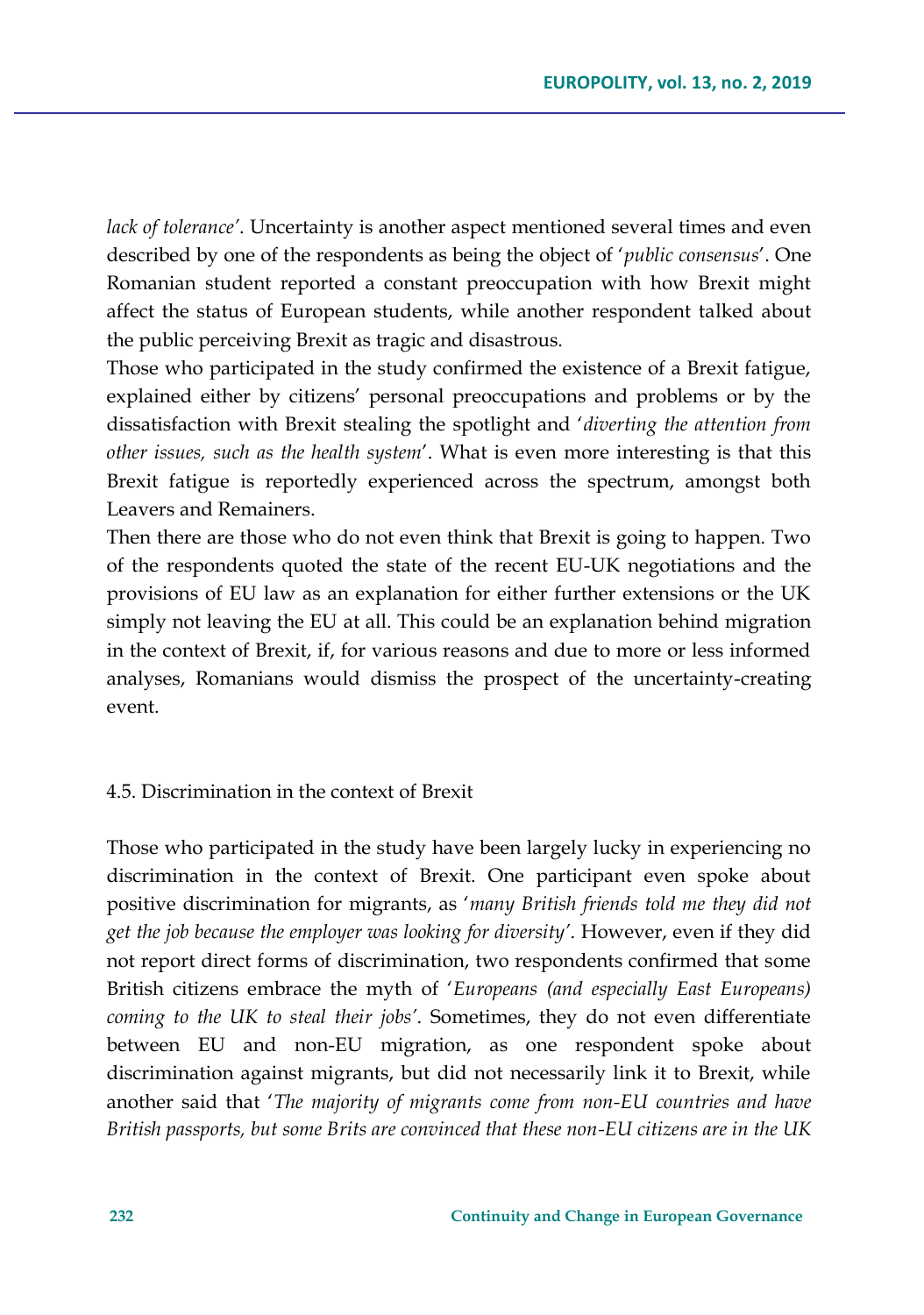*because of the EU*'. This quote is a perfect illustration of the idea discussed in the literature review part, according to which careless political discourses have led to confusion in the minds of ordinary citizens, who can no longer distinguish between EU and non-EU migration (Shaw 2016).

So while it is not the case of this unrepresentative sample of Romanians who study or work in academic or highly educated environments, some forms of Brexit-related discrimination do exist. Respondents agree that it is more likely to come from less educated persons and happen in less diverse communities, thus confirming what has been indicated in the literature (Shaw 2016). Some suggest that those Romanians who choose to live a more isolated life, largely in the closed Romanian communities and those who do not have a good command of the English language are more prone to this discrimination. Those who live outside London, in smaller, less international and diverse communities, are also more likely to be exposed to it, according to one respondent.

4.6. Willingness to stay and likelihood of leaving the UK for Brexit-related reasons

Two of the respondents want to stay in the UK '*forever*' and five are definitely interested in staying for another 2-5 years. Those with medium-term (3-5 years) plans have clear specific targets to achieve before leaving the UK: academic programmes to complete, special qualifications to obtain or projects to finalise at work. So do those with short-term plans  $(2 \text{ years})$ , but in this case, the targets are economic, as the respondents are focused on achieving a certain threshold in savings before returning.

When asked about what would need to happen in the context of Brexit to make them want to leave the UK as soon as possible, two of the respondents have clearly stated that there is '*nothing*' that would convince them to leave before fulfilling their goals (finishing studies or building a successful career). For the rest of the respondents, however, a Brexit that would have negative effects on the economy ('*pound devaluation'*), difficult access to jobs or an end to the free movement that is too drastic would be the deal-breakers.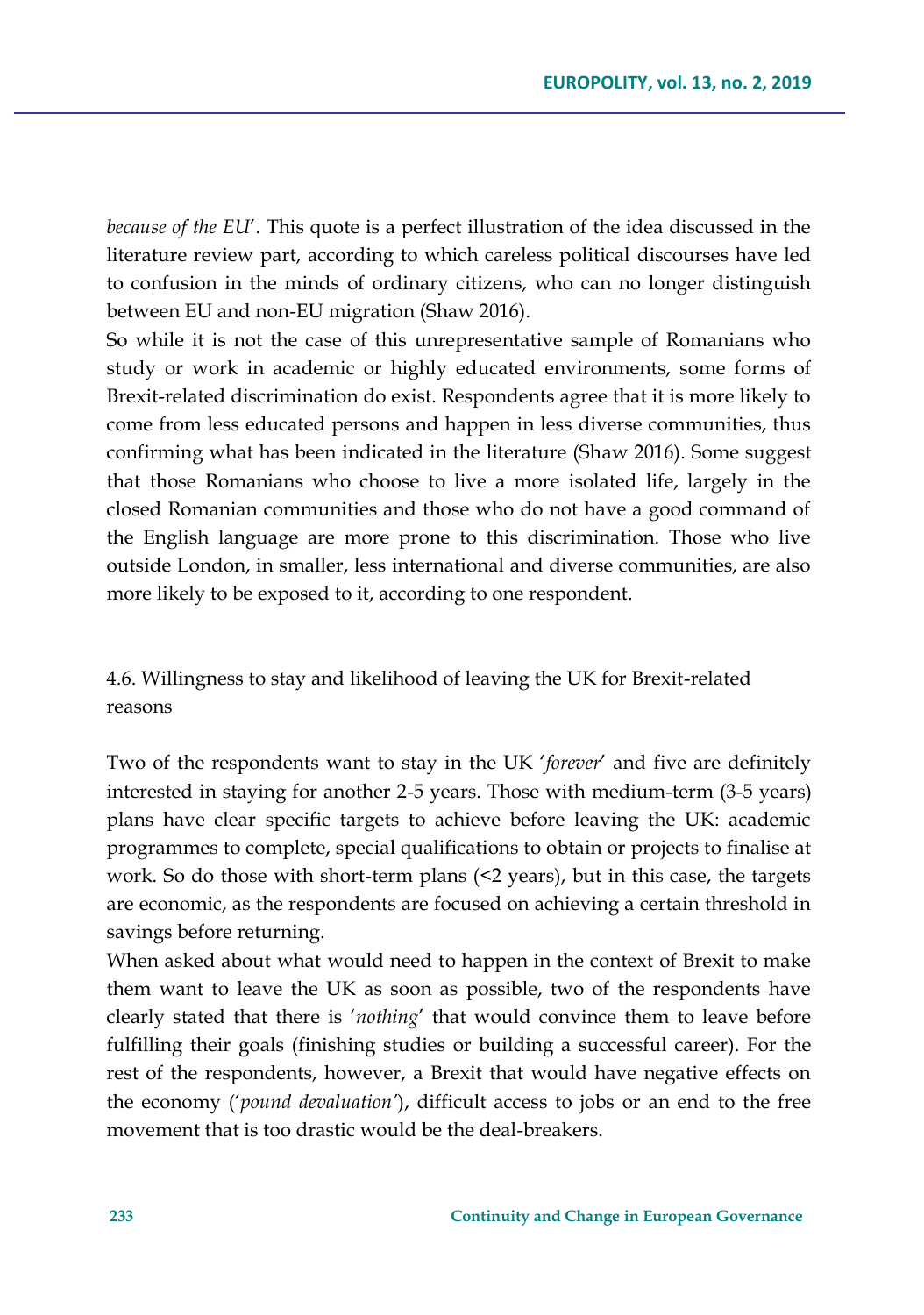From an economic perspective, students would leave if they would lose their funding or current financial terms. Those who are already working would leave if the pound would depreciate too much or if salaries would be too small. Those in search of a job would leave if finding one would become too difficult and if they would need '*visas that are too hard to obtain*' or if they would be suddenly discriminated on nationality grounds. A decrease in cultural diversity would also be a minus that could determine some Romanians to leave the UK, since this was one of the aspects they were appreciating in the British society. Lastly, for those whose job requires frequent international travel, long border controls would be the argument convincing them to opt for another country of residence, that allows frictionless freedom of movement.

### 4.7. Onward and return migration

Seven of those interviewed would at least consider, if not definitely be interested in onward migration. The most frequent destinations are Western EU member states, but there are respondents who would also consider destinations such as the US, Canada, China, Japan, Dubai or Hong Kong.

There is a similar situation for the prospect of returning to Romania, with only 3 respondents stating that they are not considering it, as they would see it a '*regress*'. Four respondents are determined to come back, as their *' friends, family and entire life are in Romania*'. One of them even sees the experience in the UK as revealing of '*how much he loves and appreciates Romania*'. Those who are considering it with some reluctance quote a need for more opportunities that allow them to do what they enjoy ('*a business idea or a job I like*'), but as one of them explains '*I would not come back to Romania just because it is Romania. Familiarity is an advantage, but it not big enough to make me want to return no matter what'*.

The reported intentions illustrate one of the first findings of the interview: that Brexit had almost no influence on the decision to migrate for the Romanians who had clear, time-limited plans in the UK. There was nothing for Brexit to overshadow and surround with uncertainty if that something was not here, if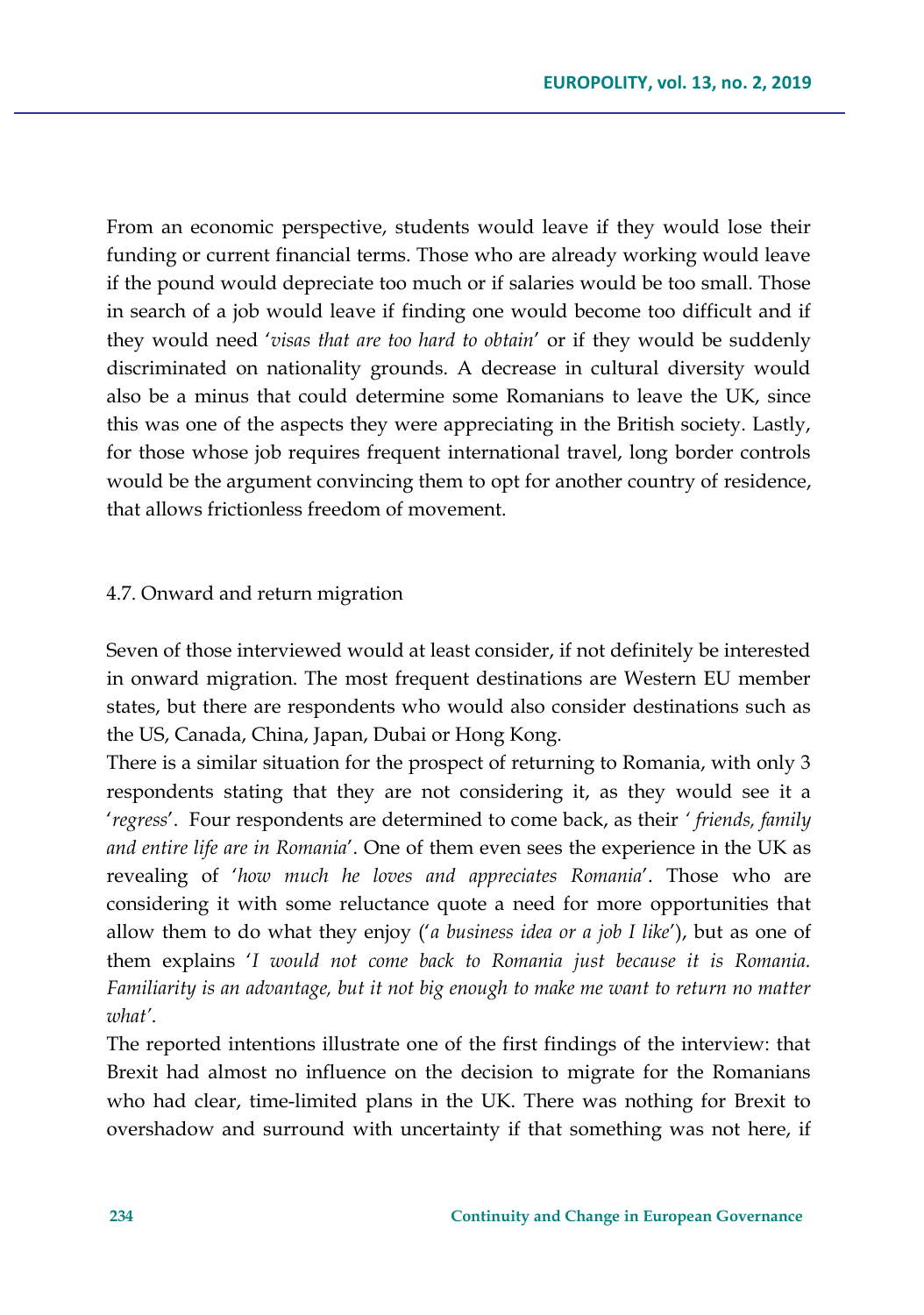the migrants never intended to stay beyond the few years envisioned for negotiations or transitional arrangements.

### **5. CONCLUSIONS**

The findings of this exploratory paper speak of a reality beyond attentionseeking headlines and explain the rationale behind what seems to be a risky, surprising decision, but is in fact a simple act of making the most of EU internal mobility. The paper does not speak of why the overall EU migration towards the UK is in decline, but it provides more insight on why the Romanian one is not. Brexit negotiations have been in a constant race against time, largely led by the postponed deadlines, and this study shows that so was the Romanian migration to the UK.

For the Romanians considering moving to the UK after June 2016, it was of lesser importance that their post-Brexit status was unclear. They were much more interested in what the UK had to offer and focused on taking advantage of the short-term possibilities before worrying about medium or long-term challenges. Some disregarded Brexit because they only intended to stay for a short period of time in the UK. Others had long-term plans, but reasoned that as long as they are there before the Brexit date, under the EU migration terms, they will be able to stick to them. Either way, all respondents seemed to have been encouraged by the fact that they could '*still go'*. The results also highlight an outstanding economic appeal of the UK, which alongside an already existing Romanian diaspora and the accessibility of the English language, seems to have triggered this migration wave.

The impact of a member state's departure on the other is still unknown and various variables, including the bilateral relationship between the departing and remaining member state, need to be taken into consideration. Given the size of the Romanian diaspora in the UK, one of the greatest impacts that Brexit will have on Romania will be on and through this diaspora. Indeed, the present study has revealed that Brexit only had a small impact on the very recent, post Referendum Romanian diaspora, but the results cannot be generalised for the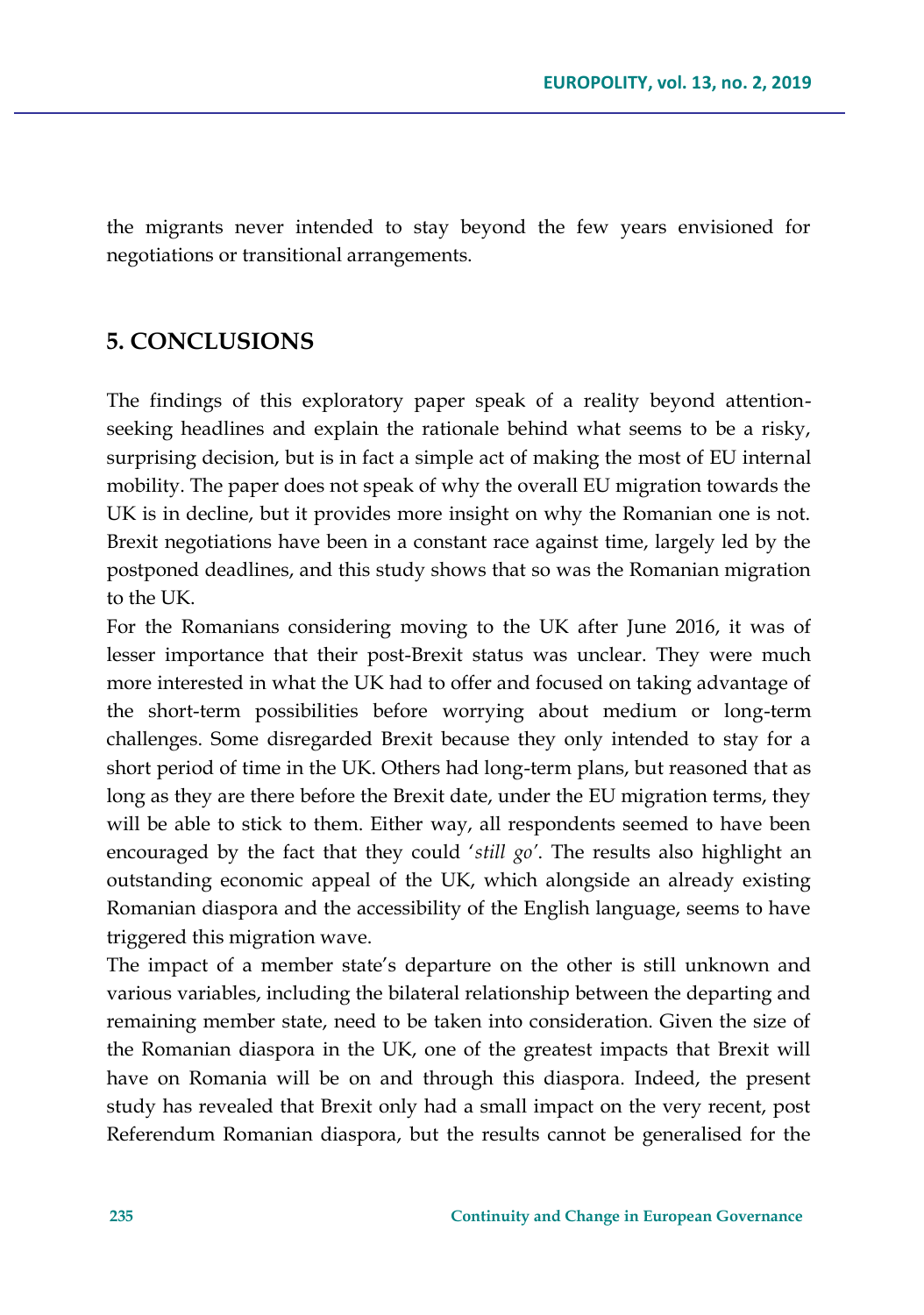wider Romanian community in the UK, whose plans might not have been so synchronised with the deadlines of Brexit. The study therefore reveals opportunities for further research, whether focused on the post-Referendum Romanian migration to the UK or on the entire Romanian diaspora in the UK.

# **REFERENCES**

- Anderson, Benedict. 1983. *Imagined Communities: Reflections on the Origin and Spread of Nationalism,* London: Verso
- Amelina, Anna; Horvath, Kenneth. 2017. "Sociology of Migration", *The Cambridge Handbook of Sociology: Core Areas in Sociology and the Development of the Discipline* (Volume 1). Cambridge: Cambridge University Press, pp. 455-464
- Balch, A., Balabanova, E. 2006-2013. "Ethics, politics and migration: public debates on the free movement of Romanians and Bulgarians in the UK", *Politics*. 36(1), pp. 19-35
- Bauer, Thomas; Zimmermann, Klaus F. 1999. "Assessment of possible migration pressure and its labor market impact following EU enlargement to Central and Eastern Europe." *A study for the Department of Education and Employment*, UK. IZA Research Report No.3
- Brubacker, Rogers. 2005. "The 'diaspora' diaspora", *Ethnic and racial studies*, 28(1), pp. 1-19
- Cheregi, Bianca-Florentina. 2015. "The media construction of identity in anti-immigration discourses: the case of Romanian immigrants in Great Britain", *Romanian Journal of Sociology*, (1-2), pp. 5-25
- D'angelo, Alessio; Kofman, Eleonore. 2017. "UK:Large-Scale European Migration and the Challenge to EU Free Movement", *South North Migration of EU Citizens in Times of Crisis*. Springer Open, pp. 175-192
- De Haas, Hein. 2008. "Migration and development. A theoretical perspective," *International Migration Institute Working Paper no.9*. University of Oxford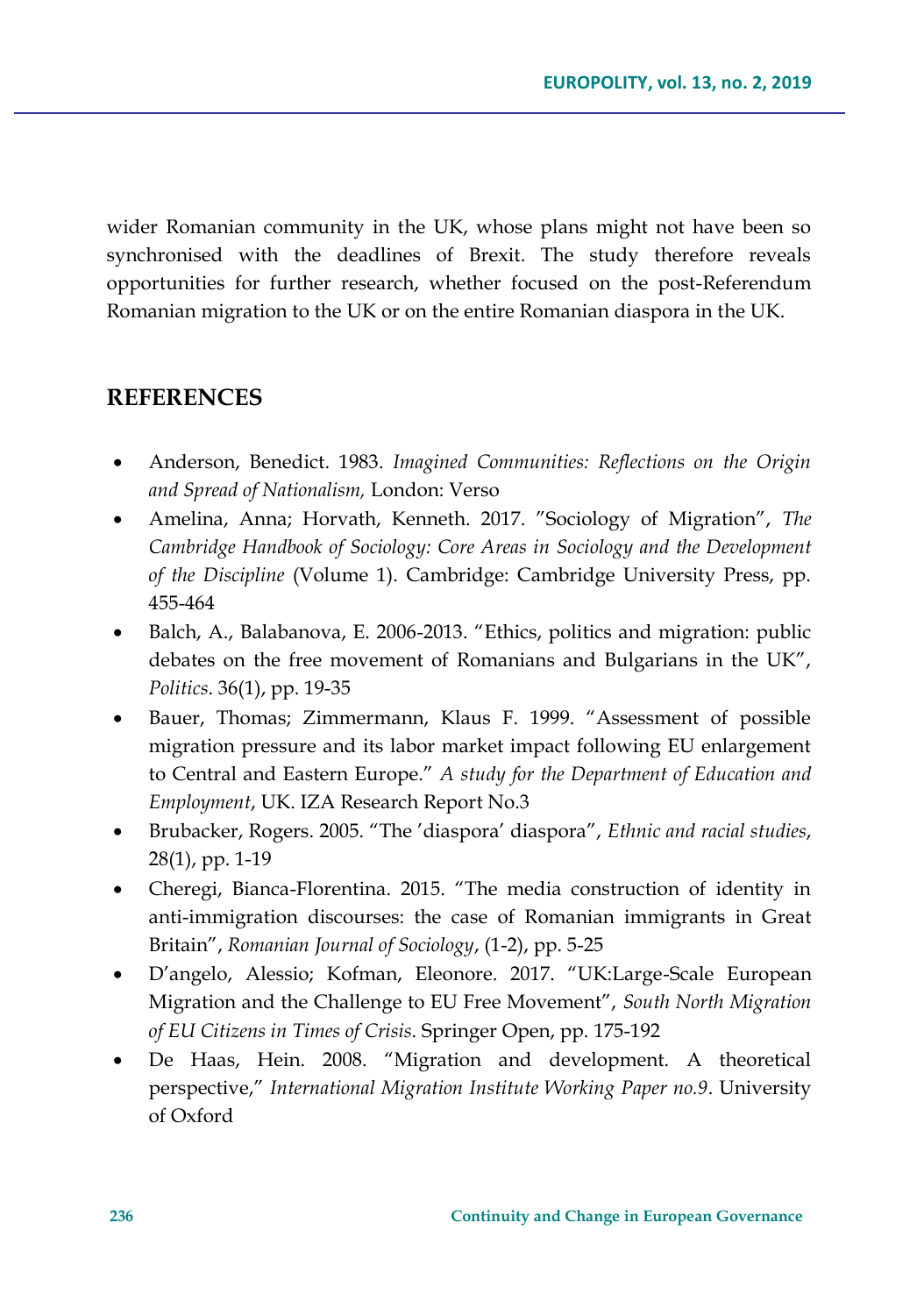- De Haas, Hein. 2010. "The Internal Dynamics of Migration Processes: A Theoretical Inquiry", *Journal of Ethnic and Migration Studies*. 36:10, pp. 1587- 1617
- Dinan, Desmond, Nugent, Neill, Paterson, William E. 2017. *The European Union in Crisis*. Palgrave Macmillan
- European Commission, TF50 (2017) 19 Commission to EU 27, 8 December 2017, "Joint report from the negotiators of the European Union and the United Kingdom Government on progress during phase 1 of negotiations under Article 50 TEU on the United Kingdom's orderly withdrawal from the European Union", [https://ec.europa.eu/commission/sites/beta](https://ec.europa.eu/commission/sites/beta-political/files/joint_report.pdf)[political/files/joint\\_report.pdf.](https://ec.europa.eu/commission/sites/beta-political/files/joint_report.pdf)
- European Commission, Standard Eurobarometer 90, Autumn 2018
- Fox, J., Moroṣanu, L. E., & Szilassy, E. 2012. "The racialization of the new European migration to the UK". *Sociology*. 46(4), pp. 680–695
- Galgoczi, Bela, Leschke, Janine, Watt, Andrew. 2012. *EU Labour Migration in Troubled Times – Skills Mismatch, Return and Policy Responses*. Routledge
- Harris John R., Todaro, Michael P. 1970. "Migration, Unemployment and Development: A Two-Sector Analysis". *The American Economic Review*. Vol. 60, No. 1, 1970, pp. 126-142
- Kurekova, Lucia. 2011. *Theories of migration: Conceptual review and empirical testing in the context of the EU East-West flows*, Interdisciplinary conference on Migration. Economic Change, Social Challenge, University College London
- Massey, Douglas S., Arango, J., Hugo, G., Kouaouci, A., Pellegrino, A., Taylor, J.E. 1998. *Worlds in motion. Understanding international migration at the end of the millennium*, Clarendon Press Oxford
- Massey, Douglas S., Arango, J., Hugo, G., Kouaouci, A., Pellegrino, A., Taylor, J.E. 1993. "Theories of International Migration: A Review and Appraisal", *Population and Development Review*, Vol. 19, No. 3, pp. 431-466
- Nye, Joseph S. 2004. *Soft Power: The Means to Success in World Politics*, Public Affairs New York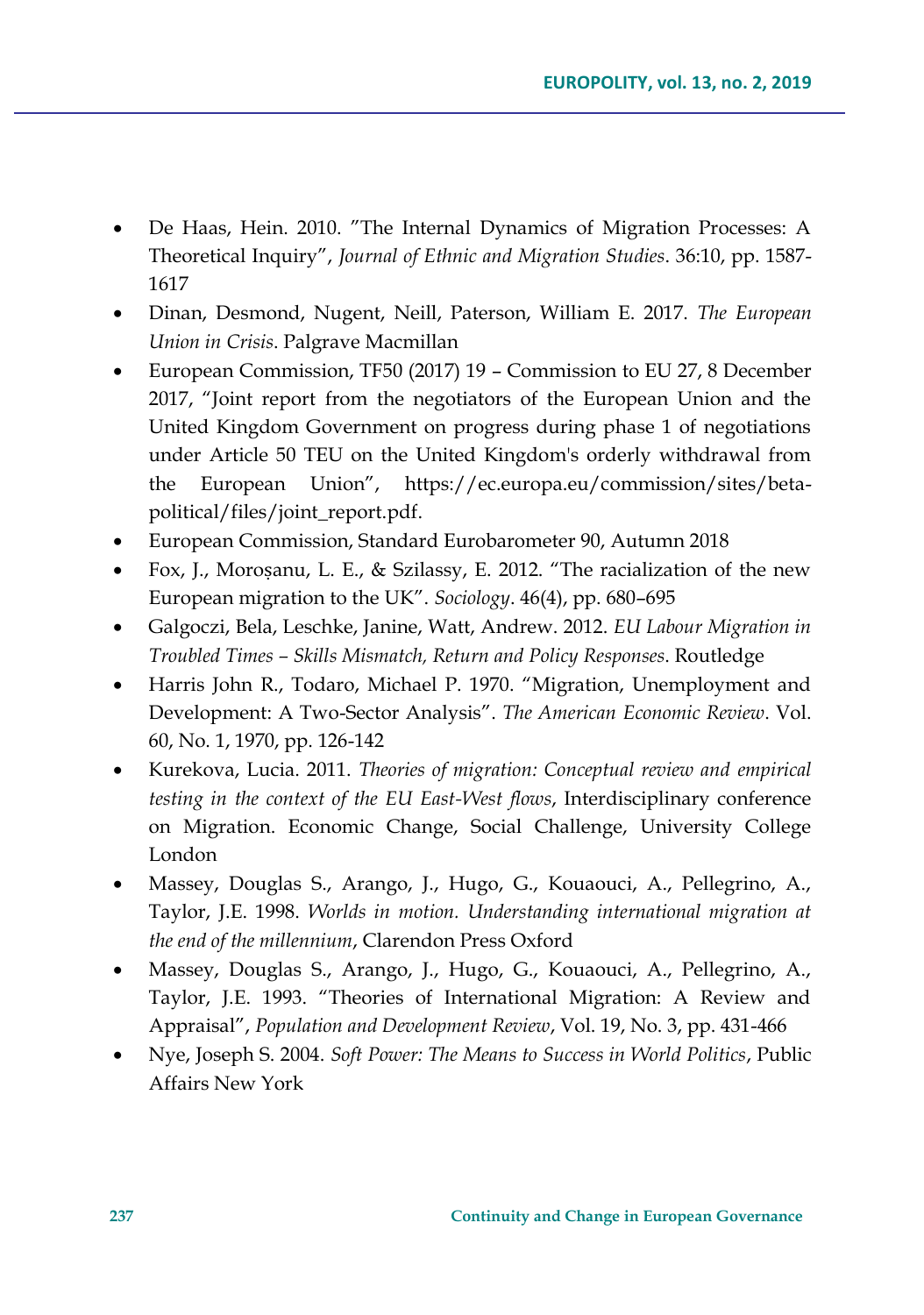- OECD, Talent Abroad: A Review of Romanian Emigrants, 2019, OECD Publishing, Paris, [https://doi.org/10.1787/bac53150-en.](https://doi.org/10.1787/bac53150-en)
- Office for National Statistics, Statistical bulletin:Population of the UK by Country of Birth and Nationality: 2015, [https://www.ons.gov.uk/peoplepopulationandcommunity/populationan](https://www.ons.gov.uk/peoplepopulationandcommunity/populationandmigration/internationalmigration/bulletins/ukpopulationbycountryofbirthandnationality/august2016) [dmigration/internationalmigration/bulletins/ukpopulationbycountryofbir](https://www.ons.gov.uk/peoplepopulationandcommunity/populationandmigration/internationalmigration/bulletins/ukpopulationbycountryofbirthandnationality/august2016) [thandnationality/august2016](https://www.ons.gov.uk/peoplepopulationandcommunity/populationandmigration/internationalmigration/bulletins/ukpopulationbycountryofbirthandnationality/august2016)
- Office for National Statistics, Living abroad: dynamics of migration between the UK and the EU2, 2017 [https://www.ons.gov.uk/peoplepopulationandcommunity/populationan](https://www.ons.gov.uk/peoplepopulationandcommunity/populationandmigration/internationalmigration/articles/livingabroad/dynamicsofmigrationbetweenbritainandtheeu2) [dmigration/internationalmigration/articles/livingabroad/dynamicsofmig](https://www.ons.gov.uk/peoplepopulationandcommunity/populationandmigration/internationalmigration/articles/livingabroad/dynamicsofmigrationbetweenbritainandtheeu2) [rationbetweenbritainandtheeu2](https://www.ons.gov.uk/peoplepopulationandcommunity/populationandmigration/internationalmigration/articles/livingabroad/dynamicsofmigrationbetweenbritainandtheeu2)
- Office for National Statistics, Statistical bulletin: Population of the UK by country of birth and nationality: 2017 [https://www.ons.gov.uk/peoplepopulationandcommunity/populationan](https://www.ons.gov.uk/peoplepopulationandcommunity/populationandmigration/internationalmigration/bulletins/ukpopulationbycountryofbirthandnationality/2017) [dmigration/internationalmigration/bulletins/ukpopulationbycountryofbir](https://www.ons.gov.uk/peoplepopulationandcommunity/populationandmigration/internationalmigration/bulletins/ukpopulationbycountryofbirthandnationality/2017) [thandnationality/2017](https://www.ons.gov.uk/peoplepopulationandcommunity/populationandmigration/internationalmigration/bulletins/ukpopulationbycountryofbirthandnationality/2017)
- Office for National Statistics, Statistical bulletin: Population of the UK by country of birth and nationality: 2018, [https://www.ons.gov.uk/peoplepopulationandcommunity/populationan](https://www.ons.gov.uk/peoplepopulationandcommunity/populationandmigration/internationalmigration/bulletins/ukpopulationbycountryofbirthandnationality/2018) [dmigration/internationalmigration/bulletins/ukpopulationbycountryofbir](https://www.ons.gov.uk/peoplepopulationandcommunity/populationandmigration/internationalmigration/bulletins/ukpopulationbycountryofbirthandnationality/2018) [thandnationality/2018](https://www.ons.gov.uk/peoplepopulationandcommunity/populationandmigration/internationalmigration/bulletins/ukpopulationbycountryofbirthandnationality/2018)
- Office for National Statistics, Migration Statistics Quarterly Report: July 2018,

[https://www.ons.gov.uk/peoplepopulationandcommunity/populationan](https://www.ons.gov.uk/peoplepopulationandcommunity/populationandmigration/internationalmigration/bulletins/migrationstatisticsquarterlyreport/july2018revisedfrommaycoveringtheperiodtodecember2017) [dmigration/internationalmigration/bulletins/migrationstatisticsquarterlyr](https://www.ons.gov.uk/peoplepopulationandcommunity/populationandmigration/internationalmigration/bulletins/migrationstatisticsquarterlyreport/july2018revisedfrommaycoveringtheperiodtodecember2017) [eport/july2018revisedfrommaycoveringtheperiodtodecember2017](https://www.ons.gov.uk/peoplepopulationandcommunity/populationandmigration/internationalmigration/bulletins/migrationstatisticsquarterlyreport/july2018revisedfrommaycoveringtheperiodtodecember2017)

 Office for National Statistics, Migration Statistics Quarterly Report: August 2019,

[https://www.ons.gov.uk/peoplepopulationandcommunity/populationan](https://www.ons.gov.uk/peoplepopulationandcommunity/populationandmigration/internationalmigration/bulletins/migrationstatisticsquarterlyreport/august2019#table-92674401) [dmigration/internationalmigration/bulletins/migrationstatisticsquarterlyr](https://www.ons.gov.uk/peoplepopulationandcommunity/populationandmigration/internationalmigration/bulletins/migrationstatisticsquarterlyreport/august2019#table-92674401) [eport/august2019#table-92674401](https://www.ons.gov.uk/peoplepopulationandcommunity/populationandmigration/internationalmigration/bulletins/migrationstatisticsquarterlyreport/august2019#table-92674401)

Secondary sources: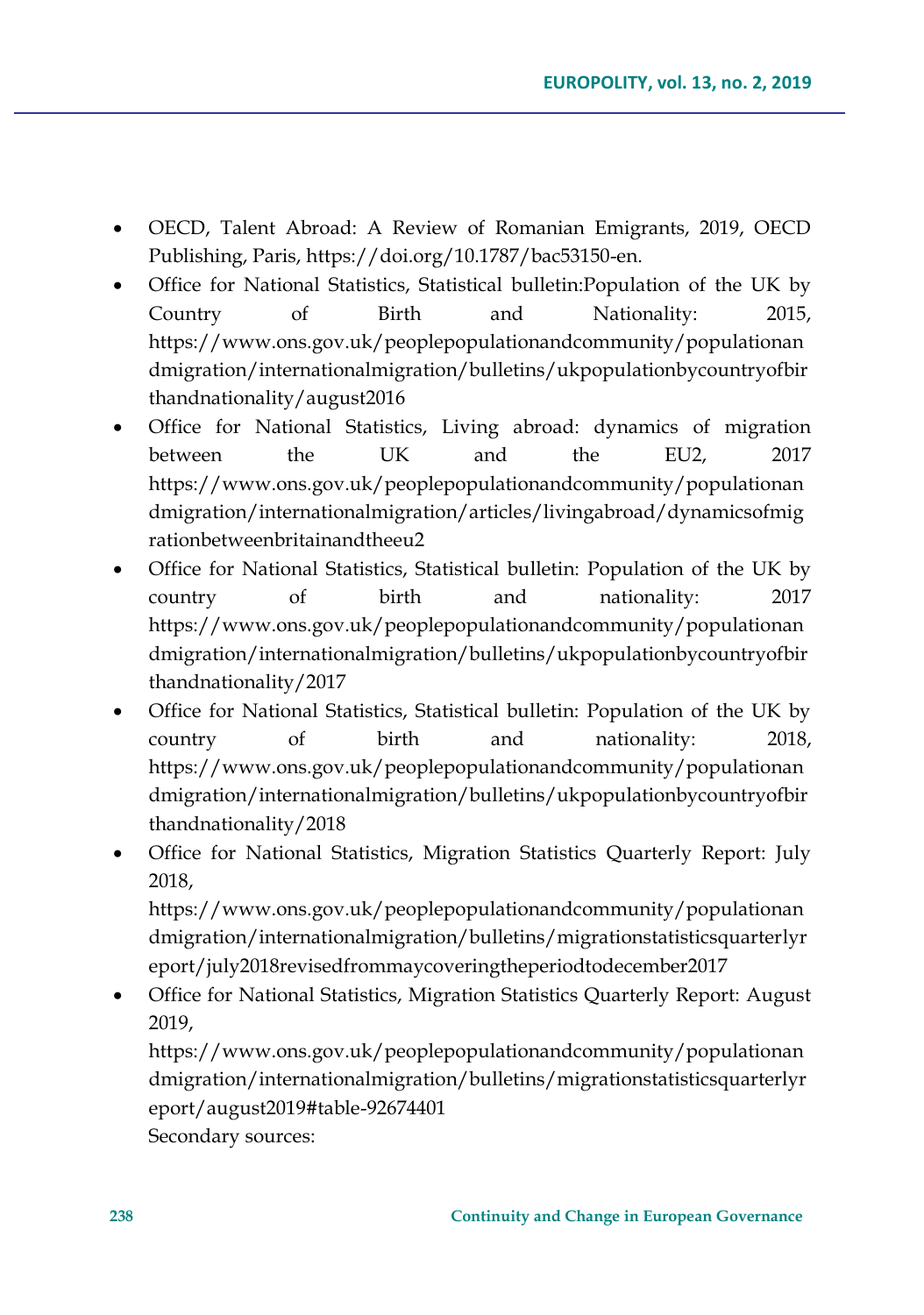- Ragazzi, Francesco. 2009. "Governing diasporas", *International Political Sociology*. 3(4), pp. 378-397
- Ravenstein, Ernst Georg.1885. "The Laws of Migration", Journal of the Statistical Society of London. Vol. 48. No.2, pp. 167-235
- Sampson, Thomas. 2017. "Brexit: The Economics of International Disintegration", Journal of Economic Perspectives—Volume 31, Number 4, pp. 163–184
- Shaw, Jo. 2016. "Citizenship, Migration and Free Movement in Brexit Britain", German Law Journal, 17(S1), pp. 99-104
- Sinatti, Giulia; Horst, Cindy. 2015. *Migrants as agents of development: Diaspora engagement discourse and practice in Europe*, Sage, pp. 135-136
- Sjaadstad, Larry. 1962. "The costs and returns of human migration," *Journal of Political Economy* 70, pp. 80-93
- Todaro, Michael P; Smith Steven. 2015. *Economic Development*, Pearson
- O'reilly, Karen. 2015. *Migration Theories: A Critical Overview*, Routledge Handbook of Immigration and Refugee Studies, Oxford: Routledge, pp. 25- 33
- Østergaard-Nielsen, Eva. 2003. *International Migration and Sending Countries: Perceptions, Policies and Transnational Relations*, Palgrave Macmillan
- Yuval-Davis, Nira. 2006. "Belonging and the Politics of Belonging", *Patterns of Prejudice*, 40:3, Routledge, pp. 197-214 Online sources:
- Financial Times, "Net migration to Brexit Britain from EU drops to 5-year low", consulted at: 17.07.2019, available at: <https://www.ft.com/content/6198fe42-88d4-11e8-bf9e-8771d5404543>
- Politico, "Boris Johnson insists free movement 'will end' October 31", consulted at 25.08.2019, [https://www.politico.eu/article/boris-johnson](https://www.politico.eu/article/boris-johnson-insists-free-movement-will-end-october-31/)[insists-free-movement-will-end-october-31/](https://www.politico.eu/article/boris-johnson-insists-free-movement-will-end-october-31/)
- Radio Europa Liberă România, "Ministrul pentru romanii de pretutindeni: 9, 7 milioane de români trăiesc în afara granițelor țării, iar 5,6 milioane sunt în diaspora", consulted at 27.07.2019, [https://romania.europalibera.org/a/ministrul-pentru-diaspora-9-7-](https://romania.europalibera.org/a/ministrul-pentru-diaspora-9-7-milioane-de-romani-traiesc-in-afara-granitelor-tarii-iar-mai-mult-de-jumatate-sunt-in-diaspora/30073056.html)